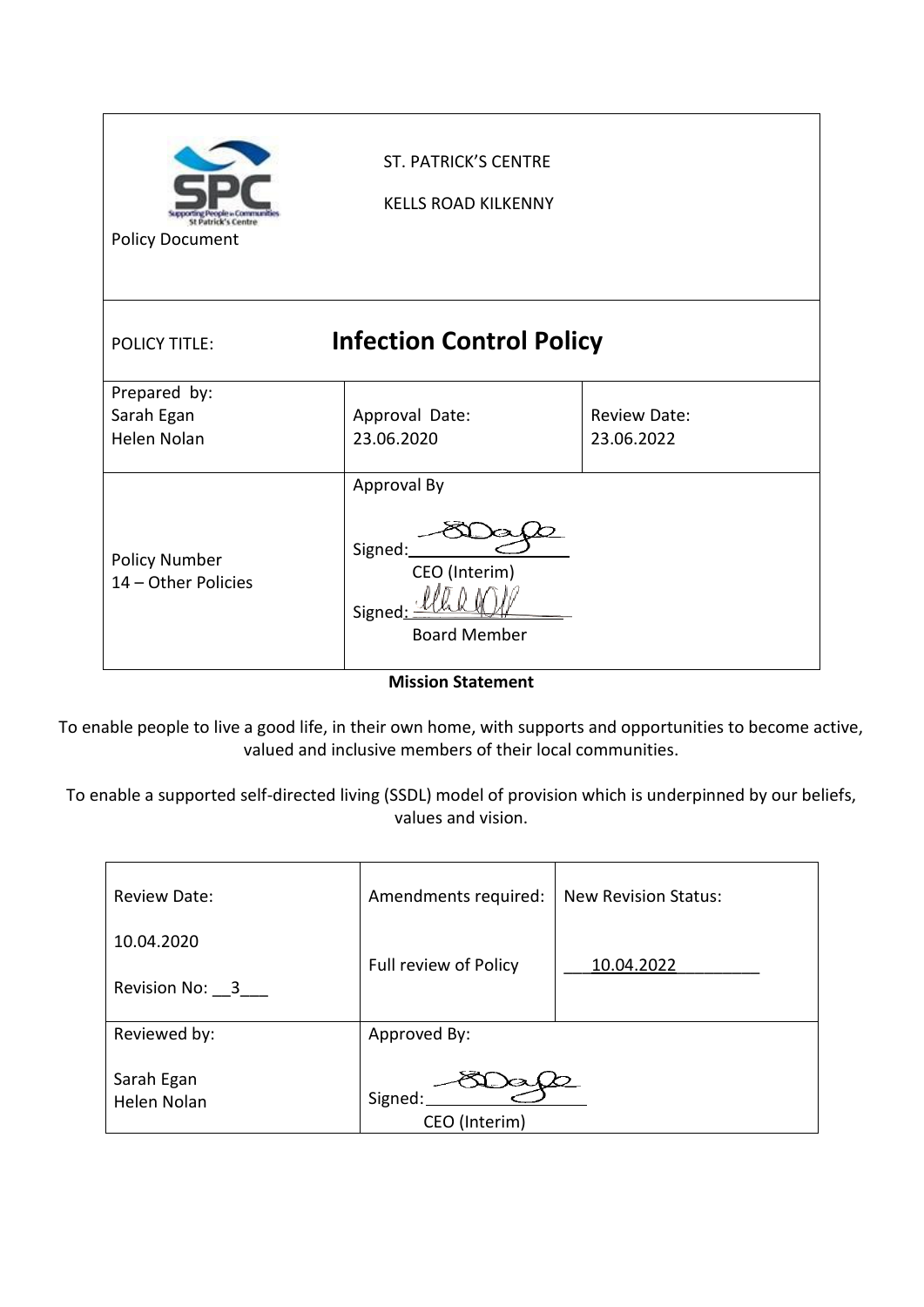# **CONTENTS**

| 1.  |                                                                           |  |
|-----|---------------------------------------------------------------------------|--|
| 2.  |                                                                           |  |
| 3.  |                                                                           |  |
| 4.  |                                                                           |  |
| 5.  |                                                                           |  |
| 6.  |                                                                           |  |
| 7.  |                                                                           |  |
| 8.  |                                                                           |  |
| 9.  |                                                                           |  |
| 10. |                                                                           |  |
| 11. |                                                                           |  |
| 12. |                                                                           |  |
| 13. |                                                                           |  |
| 14. |                                                                           |  |
| 15. |                                                                           |  |
| 16. |                                                                           |  |
| 17. | CARE OF SUPPORTED PERSONS CARE EQUIPMENT/ INSTRUMENTS/DEVICES25           |  |
| 18. |                                                                           |  |
| 19. |                                                                           |  |
| 20. |                                                                           |  |
| 21. | IMMEDIATE ACTION FOLLOWING AN INOCULATION ACCIDENT/NEEDLE STICKS INJURY30 |  |
| 22. |                                                                           |  |
| 23. |                                                                           |  |
| 24. | GENERAL GUIDELINES ON THE MANAGEMENT OF OUTBREAK OF INFECTION 35          |  |
| 25. |                                                                           |  |
| 26. |                                                                           |  |
| 27. |                                                                           |  |
| 28. |                                                                           |  |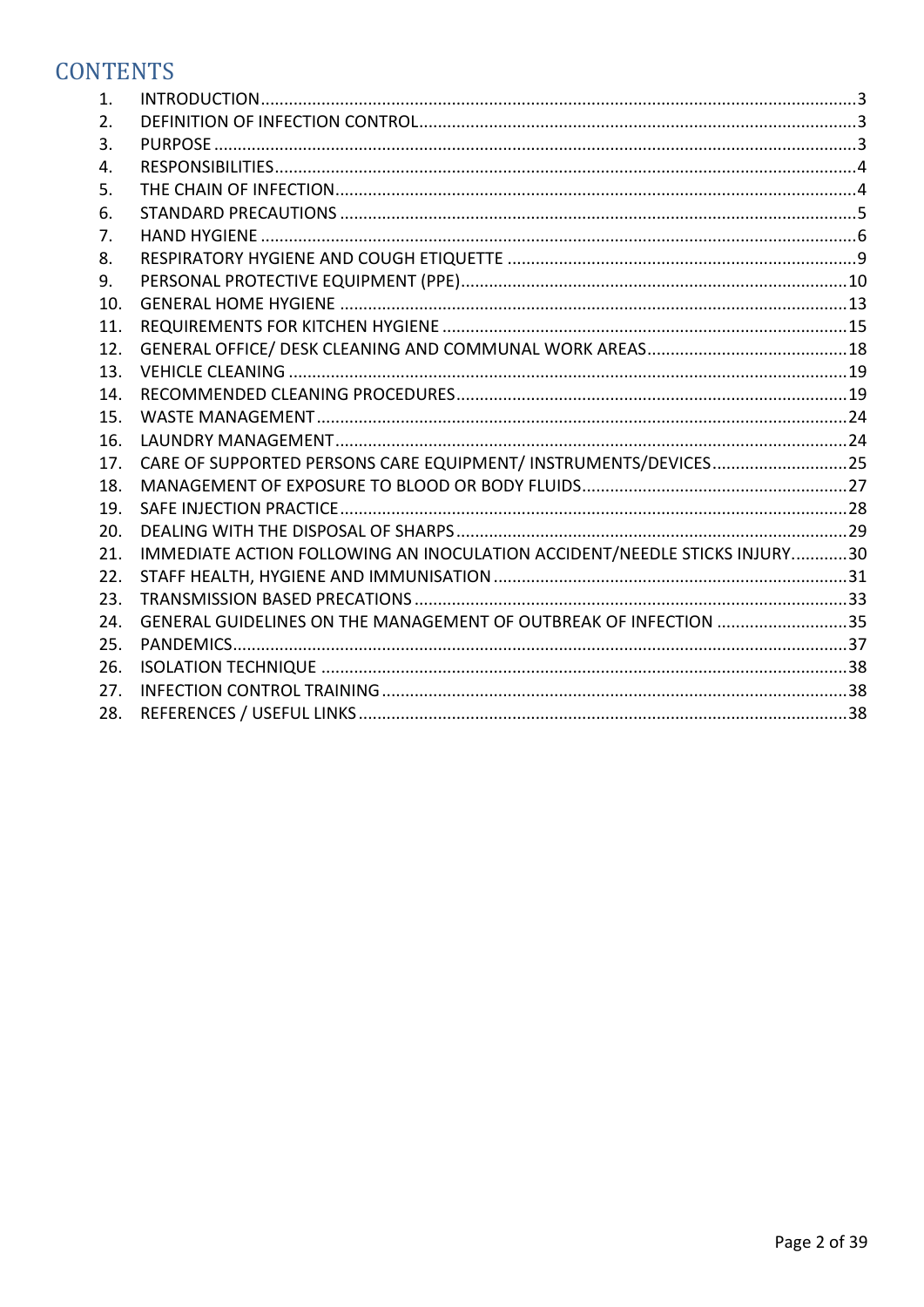# <span id="page-2-0"></span>**1. INTRODUCTION**

- **1.1.** It is the policy of St. Patrick's Centre (Kilkenny) to minimise the possibility of transmission of infection to the people we support and the staff. A range of policies and guidelines have been developed to inform practice and ensure the risk of infection is minimised for all.
- **1.2.** Persons using SPC will include people who are elderly, have chronic illnesses, are receiving treatment that hinders their ability to fight infection or may have recently been discharged from a variety of acute healthcare setting to community facilities.
- **1.3.** All of these people may be susceptible to infection at various stages in their life. Within SPC people will be supported within a variety of locations such as day service facilities, community homes or within the family home and the expectation is that the services will be provided in a nonclinical environment.
- **1.4.** However, this needs to be balanced with the requirement to maintain an environment where support and care can be delivered in a safe manner, which is capable of being adequately cleaned and maintained in order to reduce the risk of infection for persons living, attending, working or visiting the service.
- **1.5.** The purpose of this policy is to provide staff working in SPC with guidance on infection prevention and control measures to reduce the risk of infection to both supported people and staff.

# <span id="page-2-1"></span>**DEFINITION OF INFECTION CONTROL**

- **2.1.** Infection Control refers to keeping both the people we support and staff in health care settings protected from infectious diseases.
- **2.2.** Healthcare-associated infections (HCAIs) are infections that a person may develop as a direct result of receiving healthcare in any setting. While the specific risks of acquiring infection may differ across settings, the basic principles of infection prevention and control apply regardless of the setting.

### <span id="page-2-2"></span>**PURPOSE**

**3.1.** The aim of this document is to assist staff in taking all reasonable steps to protect supported people and themselves from infection. Infection Prevention and Control is everybody's responsibility and all staff must be able to apply the basic principles and understand the modes of transmission of infectious organisms.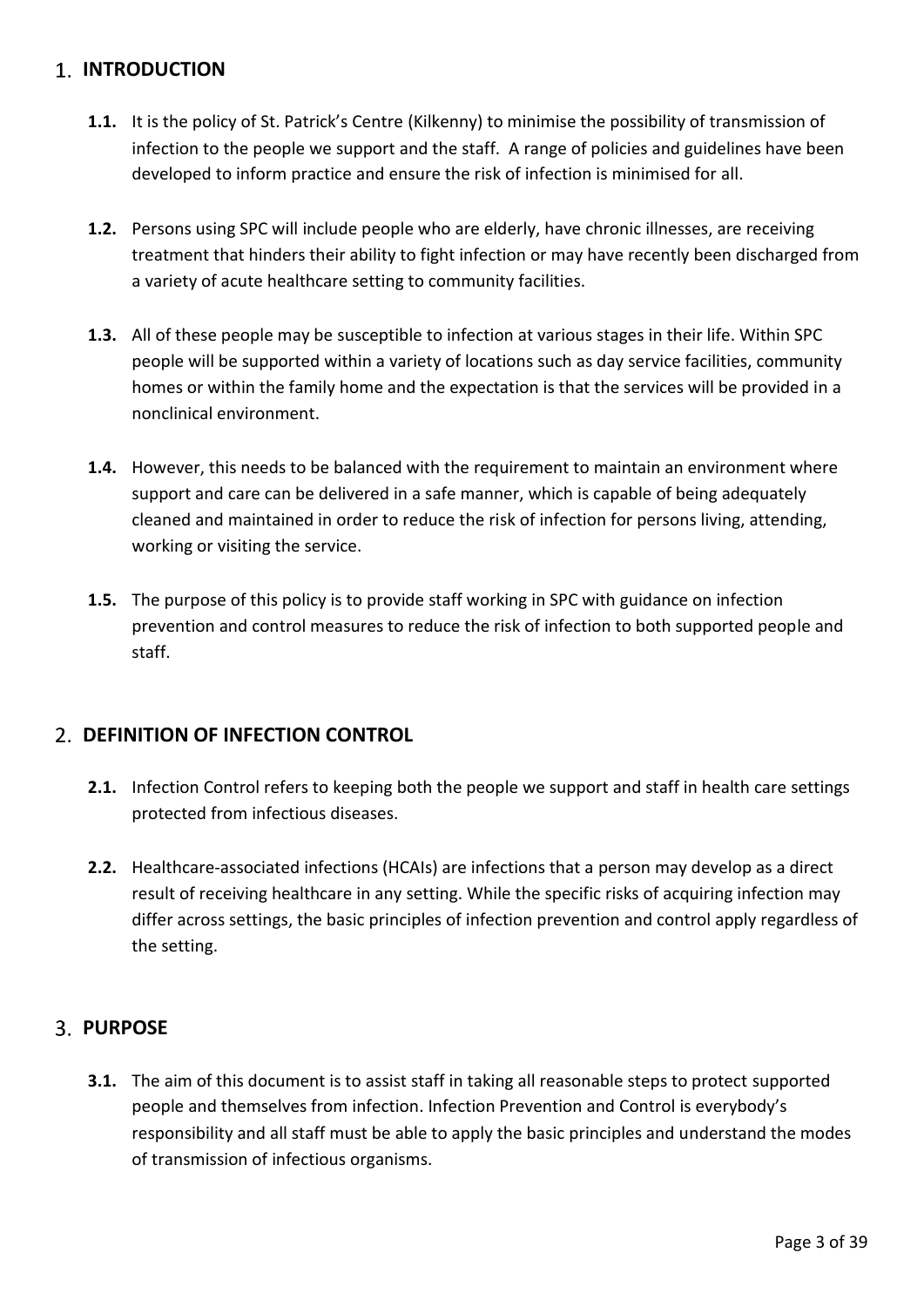### <span id="page-3-0"></span>**RESPONSIBILITIES**

**4.1.** All staff have an important role to play in the prevention and control of infection. It is the responsibility of all staff working in St. Patrick's Centre (Kilkenny) to be diligent in good infection control practice. This aims to reduce the risk for all staff and the people we support of acquiring infections as well as reducing the incidences of cross infections.

# <span id="page-3-1"></span>**THE CHAIN OF INFECTION**

- **5.1.** Knowledge of the potential sources of micro-organisms, and an understanding of how they spread, enables St. Patrick's Centre (Kilkenny) to take appropriate measures to prevent transmission of infection. The process by which infection is spread can be thought of as a continuous chain (figure 1.1). In order for infection to be spread, all of links in the chain must remain intact. Infection control measures, therefore, aim to interrupt or break this chain in order to prevent the spread of infection.
- **5.2.** The chain of infection consists of six links (See Figure 1.1), which include:
	- *The infectious agent*: The virus, bacteria, fungus or protozoa.
	- *Reservoirs*: The source of the infection, i.e. an infected person, contaminated food, water or equipment.
	- *Portals of exit*: The secretions and excretions discharge from the body that carry the micro-organisms into the environment, e.g. blood, faeces, respiratory droplets, and skin scales.
	- *Means of transmission*: How the micro-organisms reach other individuals, e.g. droplets in the air from a sneeze, by direct contact, injection or by ingesting something which has been contaminated by dirty hands.
	- *Portals of entry***:** The micro-organisms enter the person through the respiratory, gastrointestinal and urinary tracts of the body.
	- *Susceptible Host***:** Factors such as age, previous exposure, immune status, and nutrition will influence whether or not the micro-organism, which has entered the body, results in disease. People with diabetes or other underlying conditions are more susceptible.
- **5.3.** Within St. Patrick's Centre (Kilkenny), all of the people we support are considered to be susceptible due to the numbers of people in shared areas. Staff may also be susceptible hosts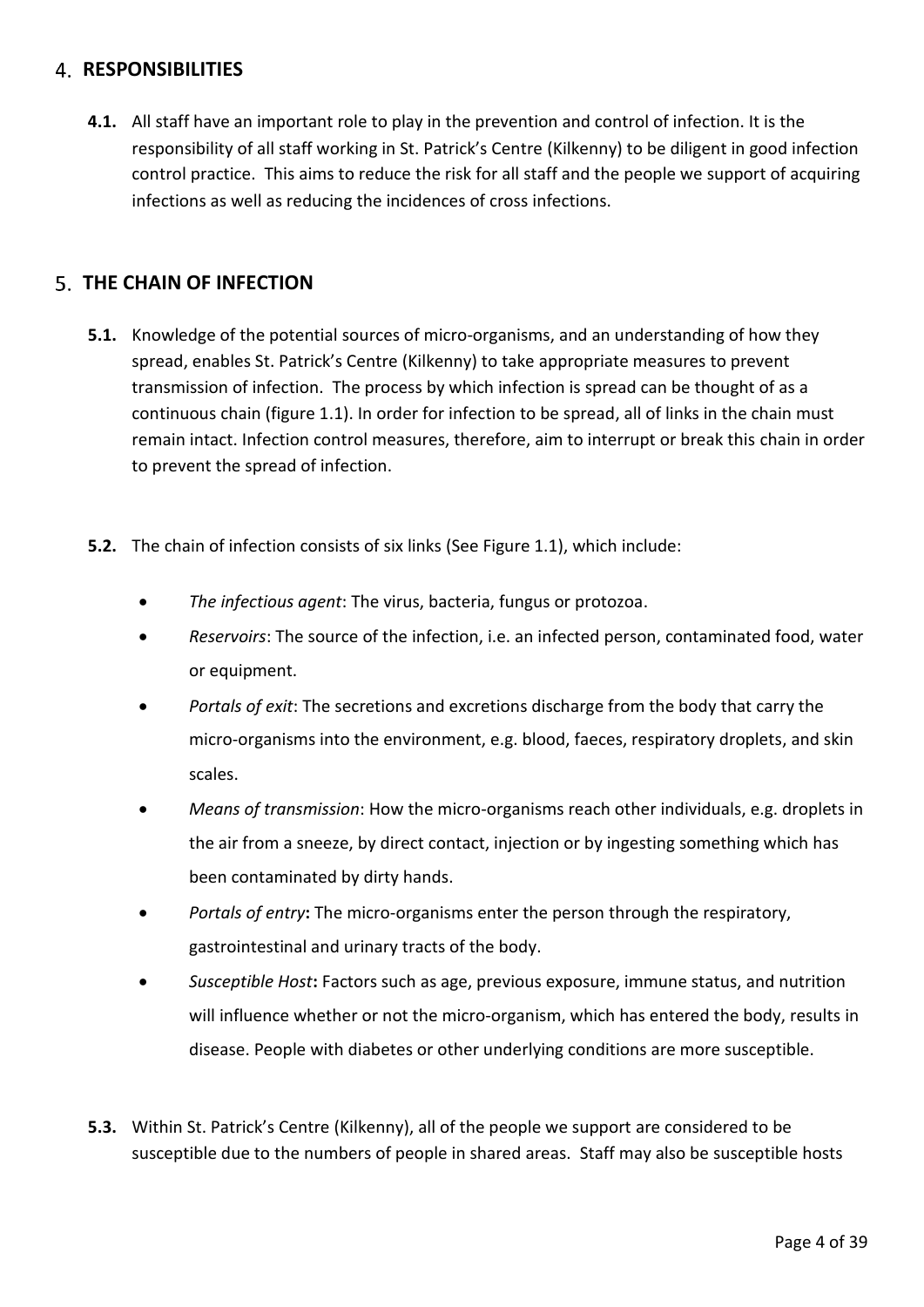and therefore have the responsibility to enforce and adhere to all of St. Patrick's Centre (Kilkenny) infection control policies and guidelines, and keep potential risks to a minimum.



### <span id="page-4-0"></span>**STANDARD PRECAUTIONS**

- **6.1.** Are designed to reduce the risk of bloodborne and other pathogens from recognised and unrecognised sources.
- **6.2.** Apply to all person supported care regardless of their diagnosis or presumed infectious status.
- **6.3.** Standard precautions include;
	- Hand hygiene
	- Respiratory hygiene and cough etiquette
	- Personal protective equipment (PPE)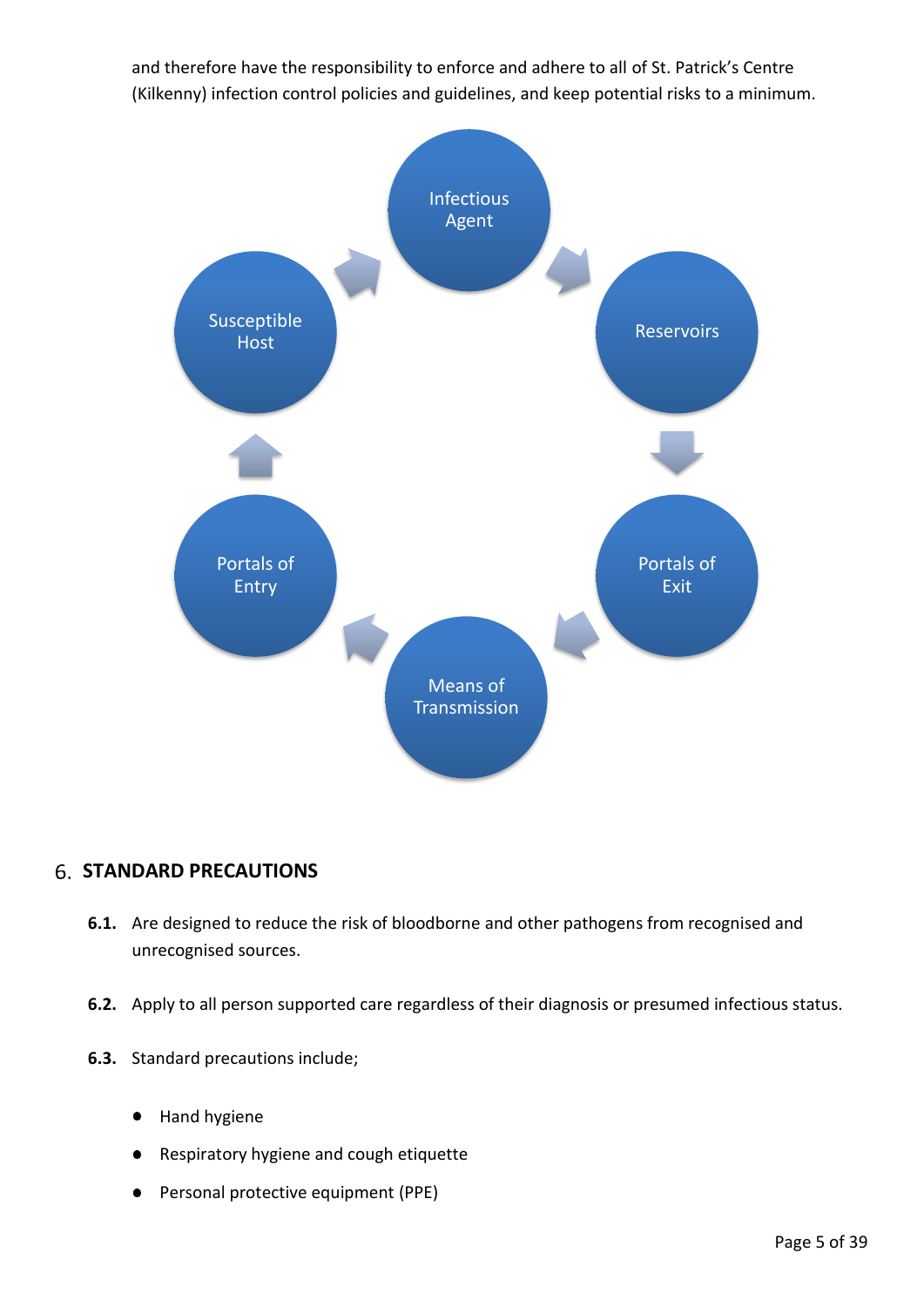- General home hygiene
- **Requirements for kitchen/food hygiene**
- General office/ desk cleaning and communal work areas
- Vehicle cleaning
- Waste management
- Laundry management
- Care of supported persons care equipment/ instruments/devices
- Management of exposure to blood or body fluids
- Management of needle stick/ sharps
- Staff health, hygiene and immunisation

### <span id="page-5-0"></span>**7. HAND HYGIENE**

#### **7.1.** Do's

- Restrict jewellery to one flat/wedding ring.
- Keep nails short, clean and free of nail varnish and artificial nails.
- Care for your hands by moisturising regularly to protect your skin.
- Use warm water and pat hands dry rather than rubbing them to minimize chapping
- Cover any cuts or abrasions with a plaster/band-aid and change as necessary.

#### **7.2.** Don'ts

- Do not use nail brushes as germs multiply on wet nail brushes
- If you have skin conditions on your hands, i.e. weeping dermatitis, seek medical/occupational health advice. Please ensure the affected area is covered appropriately.
- **7.3.** Hand hygiene is the single most important means of preventing infection. Hand hygiene removes or destroys any micro-organisms picked up on the hands. Many infections acquired in a community healthcare setting are as a result of staff not washing their hands. All staff should complete the Hand Hygiene for HSE Non-Clinical Staff (Programme at HSELanD)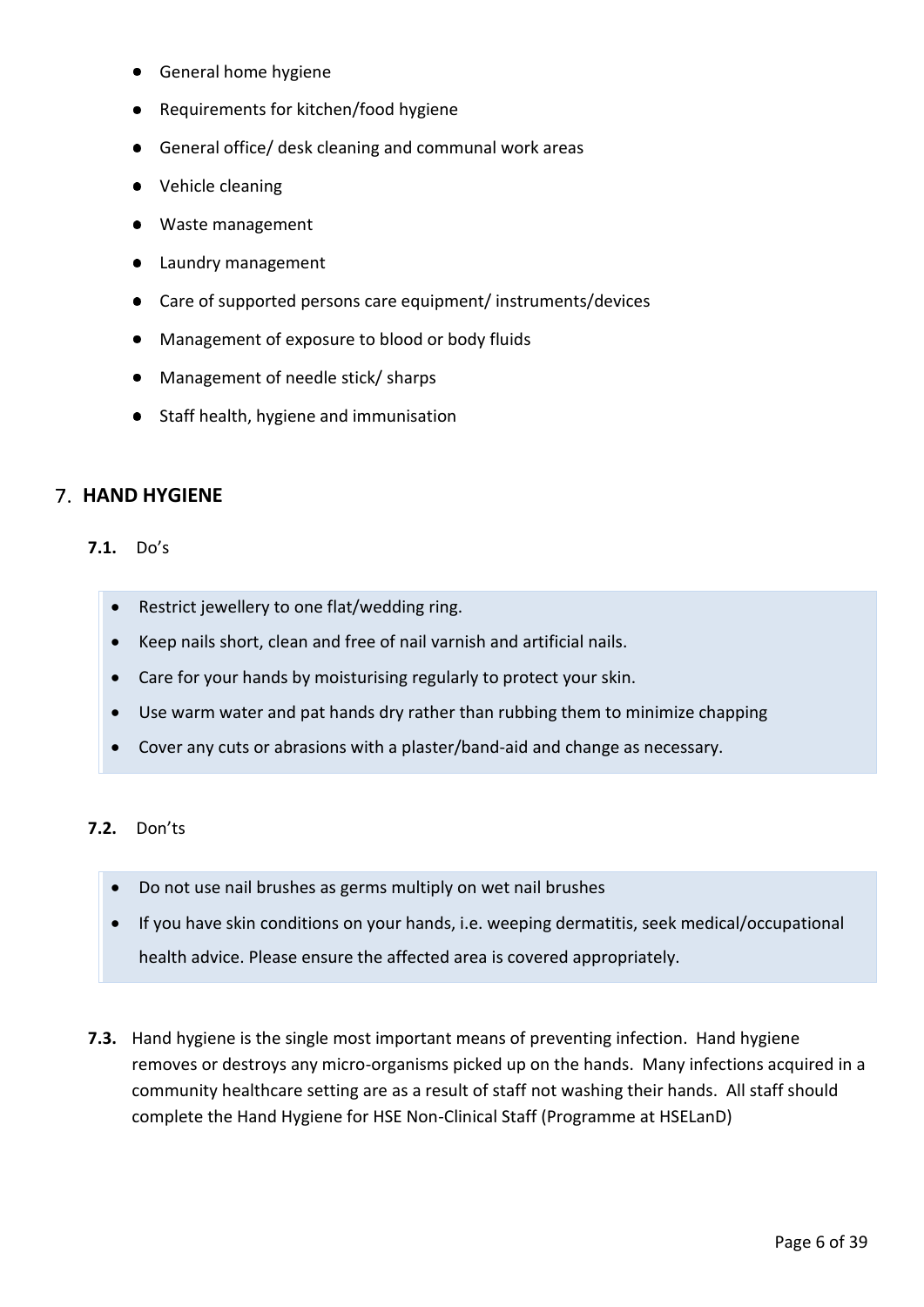- Hands should be washed:
- Before starting work
- Before personal care/intimate care activities with each supported person
- Before handling any medical devices e.g urinary catheters and before wound care
- Before eating, drinking, or assisting a person with food
- After handling contaminated items such as dressings, used incontinence wear etc
- After removing protective clothing e.g. gloves
- After using the toilet, nose blowing, covering a sneeze, or assisting a client with these activities
- After cleaning duties, handling waste and waste bins
- After personal care/intimate care activities with each supported person
- Before and after handling raw food, handling cooked or ready to eat food
- After finishing work and
- Whenever hands become visibly soiled
- **7.5.** Hand washing Technique:
	- The following technique is recommended and need only take 20 seconds.





over left dorsum, and vice versa



Palm to palm, fingers interlaced





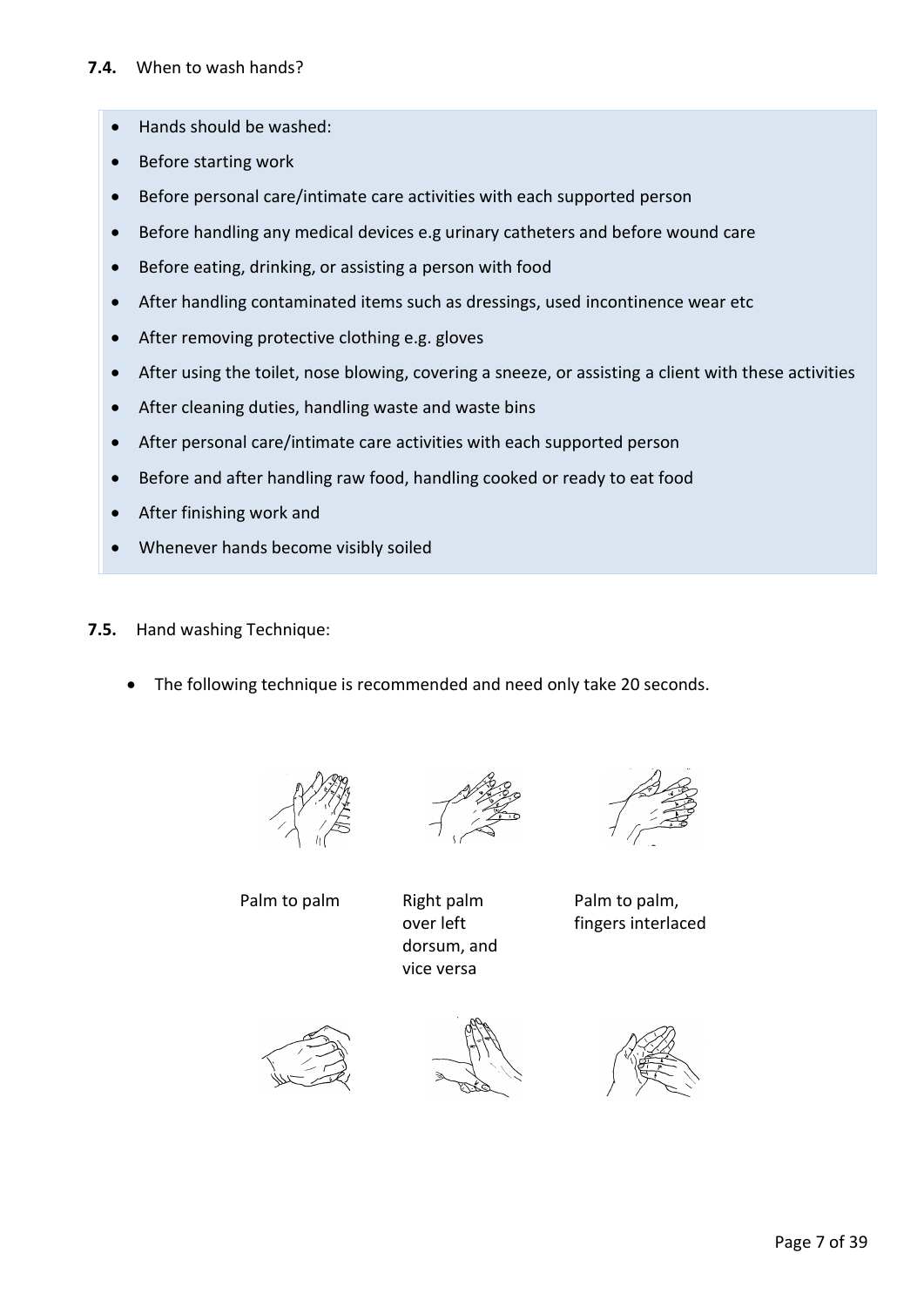| Back of    |
|------------|
| fingers to |
| opposing   |
| palms with |
| fingers    |
| interlaced |

Rotational rubbing of right thumb clasped over left palm, and vice versa

Rotational rubbing backwards and forwards with fingers of right hand in palm of left, and vice versa

- Thorough rinsing under running water is an important part of the procedure. Finally, dry the hands thoroughly using one paper towel for each hand - this also helps to prevent soreness.
- It is important to pay particular attention to the following areas, which have been shown to be the most commonly missed areas following hand washing.



#### **7.6.** Alcohol hand rub

Alcohol Hand Rubs Where heath care is delivered hand hygiene using an alcohol hand rub is the preferred method. An alcohol hand rub also offers a practical and highly acceptable method of hand hygiene when hands are visibly clean or hand washing facilities are limited

Do's

- Only use alcohol hand rub, if hands are visibly clean.
- Apply an adequate volume to completely wet the hands.
- Using the six-step technique rub hands covering all surfaces once then continue rubbing hands until dry minimum 20-30 seconds.
- Always allow time for hands to dry completely before carrying out another task.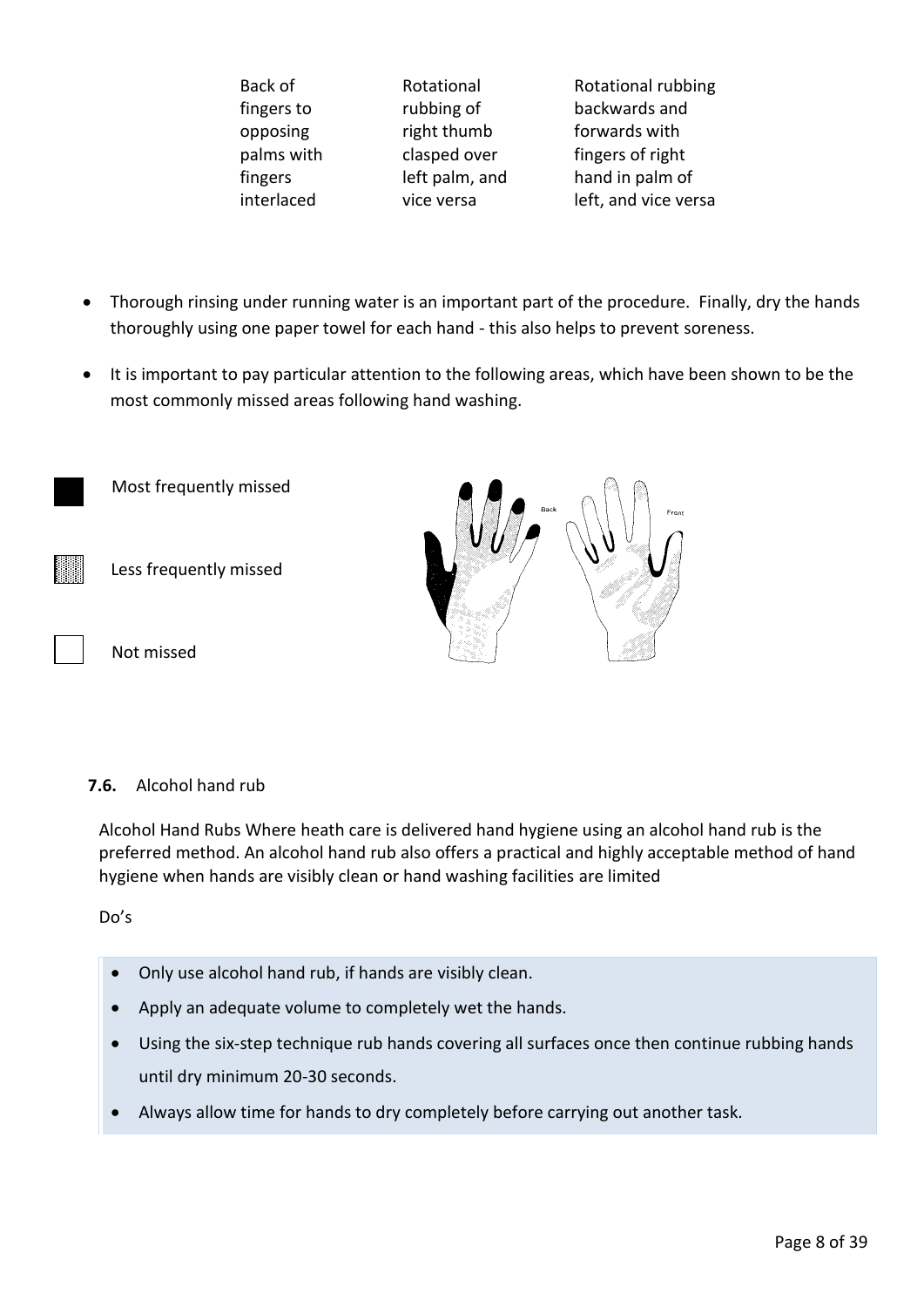• Assess the environment for appropriate and safe placement of alcohol hand rub taking into consideration the needs of people supported and the need to maintain a safe environment e.g. wall mounted or individual toggles worn by staff.

Don'ts

- Do not use an alcohol hand rub if hands are physically dirty
- Do not use alcohol hand rub alone after caring for a person with diarrhoea
- Do not place alcohol hand rub dispensers adjacent to electrical fittings or direct heat e.g. heaters
- Do not store alcohol hand rub near sources of high temperatures and flames alcohol is flammable (flash point 21° - 24°C
- **7.7.** Hand Drying
	- Good quality paper towels are required where healthcare care activities are carried out.
	- Cloth towels for hand drying are not advisable in a care setting as when wet they can be a source of cross infection.
	- Cloth towels for personal hygiene should be individual use and should be laundered and dried between uses by different persons.
- **7.8.** Hand Hygiene for People supported:
	- Hand washing should be carried out by everyone after they have used the toilet, after having incontinence wear changed, and before meals. Assistance should be provided for those who are unable to clean their hands independently.

# <span id="page-8-0"></span>**RESPIRATORY HYGIENE AND COUGH ETIQUETTE**

- **8.1.** Respiratory infections such as flu can be spread through respiratory secretions when people cough and sneeze. The following good hygiene practices It should be performed everyone;
	- Cover nose/mouth when coughing or sneezing and turn away from others.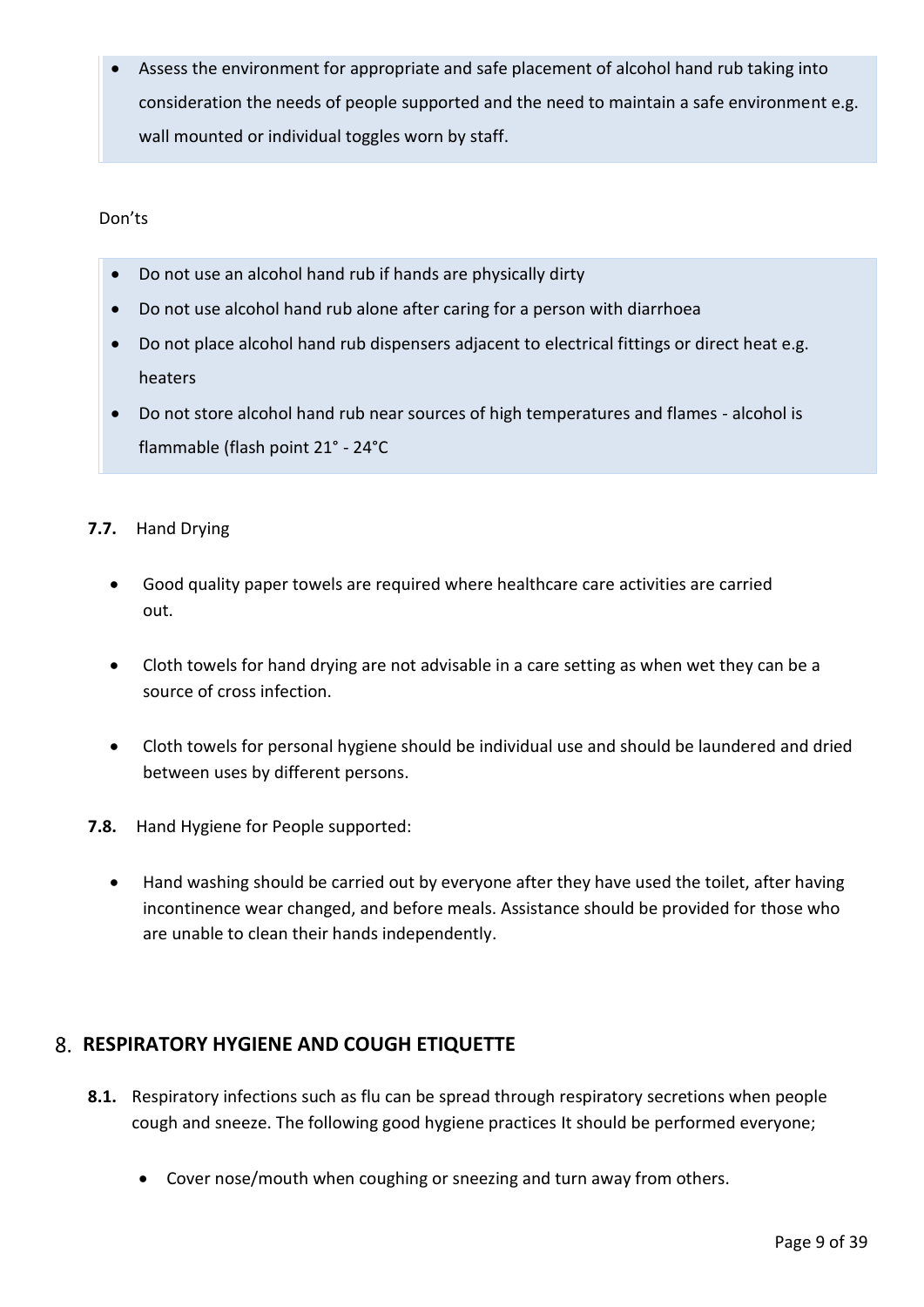- Use disposable one-use tissues when coughing or sneezing. Ensure there is an adequate supply of tissues available for people supported to use.
- Dispose of tissue in the nearest bin after use.
- Carry out hand hygiene regularly and after hands are soiled with respiratory secretions.
- Keep hands away from the mucous membranes of the eyes and nose.
- Encourage and instruct people supported to perform respiratory hygiene and cough etiquette.
- Educating visitors and families with regard to covering their mouth and nose, and turning their heads when coughing and sneezing.

# <span id="page-9-0"></span>**PERSONAL PROTECTIVE EQUIPMENT (PPE)**

- **9.1.** Protective clothing (gloves, aprons, masks/goggles) should be worn when in contact:
	- With blood, body fluids, secretions and excretions (with the exception of sweat)
	- Wounds or non-intact skin
	- Mucus membranes (inner surfaces of the mouth)
- **9.2.** The type of protective clothing required will depend
	- On the amount of contact anticipated and
	- the task involved.

# **9.3. Protective clothing can create a false sense of security and even increase the risk of cross infection if used incorrectly e.g. failure to clean hands following removal of gloves.**

**9.4.** Disposable gloves and aprons must be worn if contact with body or blood fluids is anticipated. These should be discarded as soon as the task for which they are worn is completed. Gloves may be ineffective if worn for too long or can become a source of cross contamination. Following the removal of gloves, hands must be washed. Any wounds or broken skin should be covered with a waterproof dressing. All staff should use non-powdered vinyl gloves for general care duties or food preparation. 'Marigold' household gloves should be used for household cleaning. Non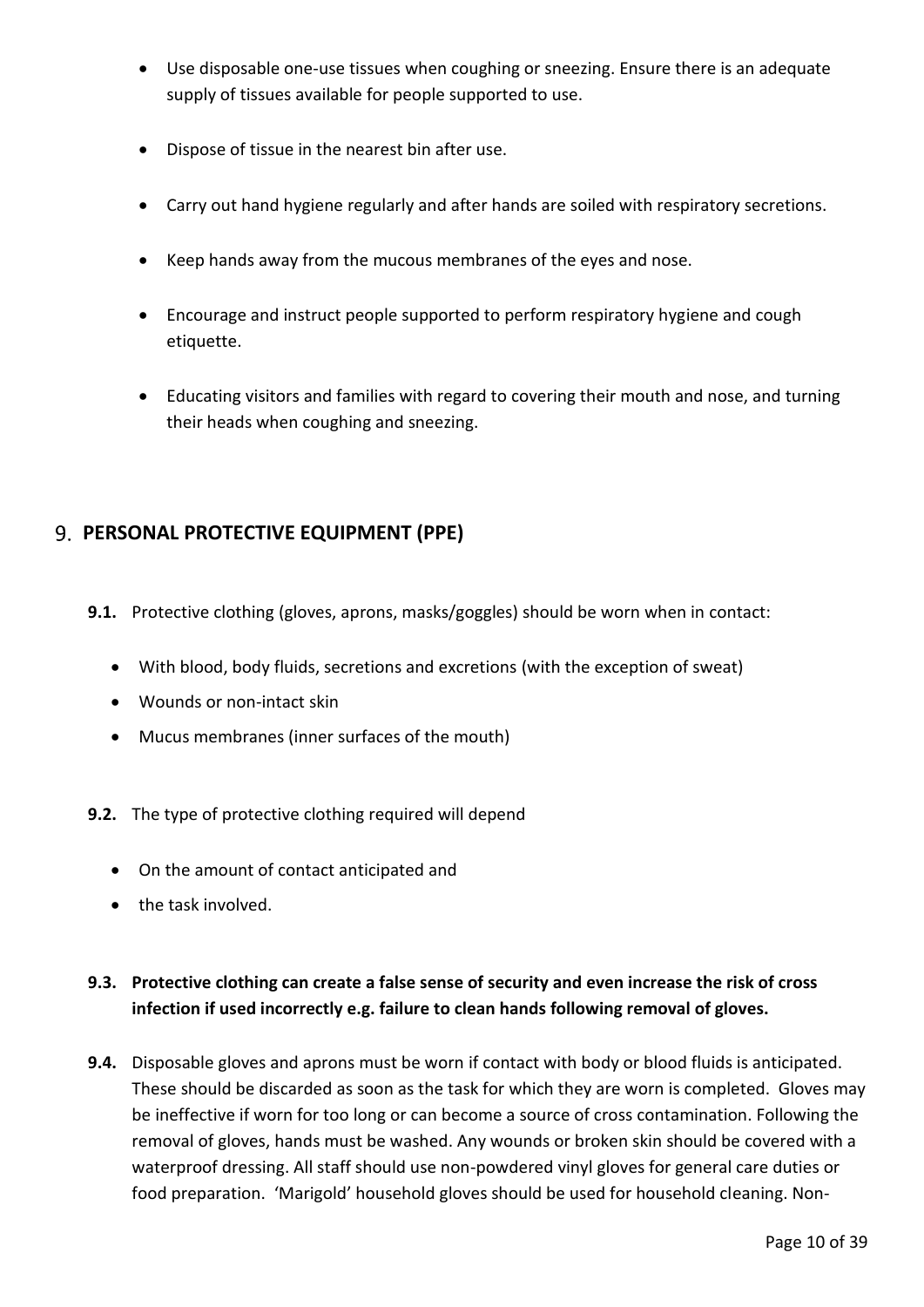powdered latex examination gloves are only recommended for staff involved in minor surgical or other aseptic procedures with potential exposure to blood or blood stained body fluids. This is due to the increase in incidences of latex allergies.

- **9.5.** Additional PPE will be required for confirmed outbreaks of Viral respiratory illnesses such as influenza and COVID-19, i.e. a long sleeved, fluid-repellent disposable gown over clothing, face mask and Eye protection.
- **9.6.** Putting on PPE
	- Decontaminate hands
	- Put on disposable gown and secure with ties
	- Put on surgical mask, secure ties/straps to middle back of head and neck. Fit flexible band to bridge of nose. Fit snug to face and below chin. SPC support staff with facial hair including beards and moustaches are to ensure the facemask is sealed against their face and the effectiveness of the face mask is not compromised.
	- Put on Eye Protection and adjust to fit
	- Put on gloves pull glove wrist over the gown cuff

| In patients' room                                               | Avoid contact between gloved hands and external surface<br>of the health care risk waste.<br>Remove gloves (avoid touching outside of gloves and<br>$\bullet$<br>dispose in healthcare risk waste).<br>Decontaminate hands.<br>Remove eye protection from behind and dispose in<br>healthcare risk waste.<br>Remove gown (avoid touching the front of the<br>apron/gown) and dispose in healthcare risk waste. |  |
|-----------------------------------------------------------------|----------------------------------------------------------------------------------------------------------------------------------------------------------------------------------------------------------------------------------------------------------------------------------------------------------------------------------------------------------------------------------------------------------------|--|
| Directly outside<br>patients' room.<br>Ensure door is<br>closed | Grasp and lift mask ties from behind your head and<br>$\bullet$<br>remove mask away from your face. Avoid touching the<br>front of the mask and use ties to discard in healthcare risk<br>waste bin.<br>Decontaminate hands.                                                                                                                                                                                   |  |

#### **9.7.** Removing PPE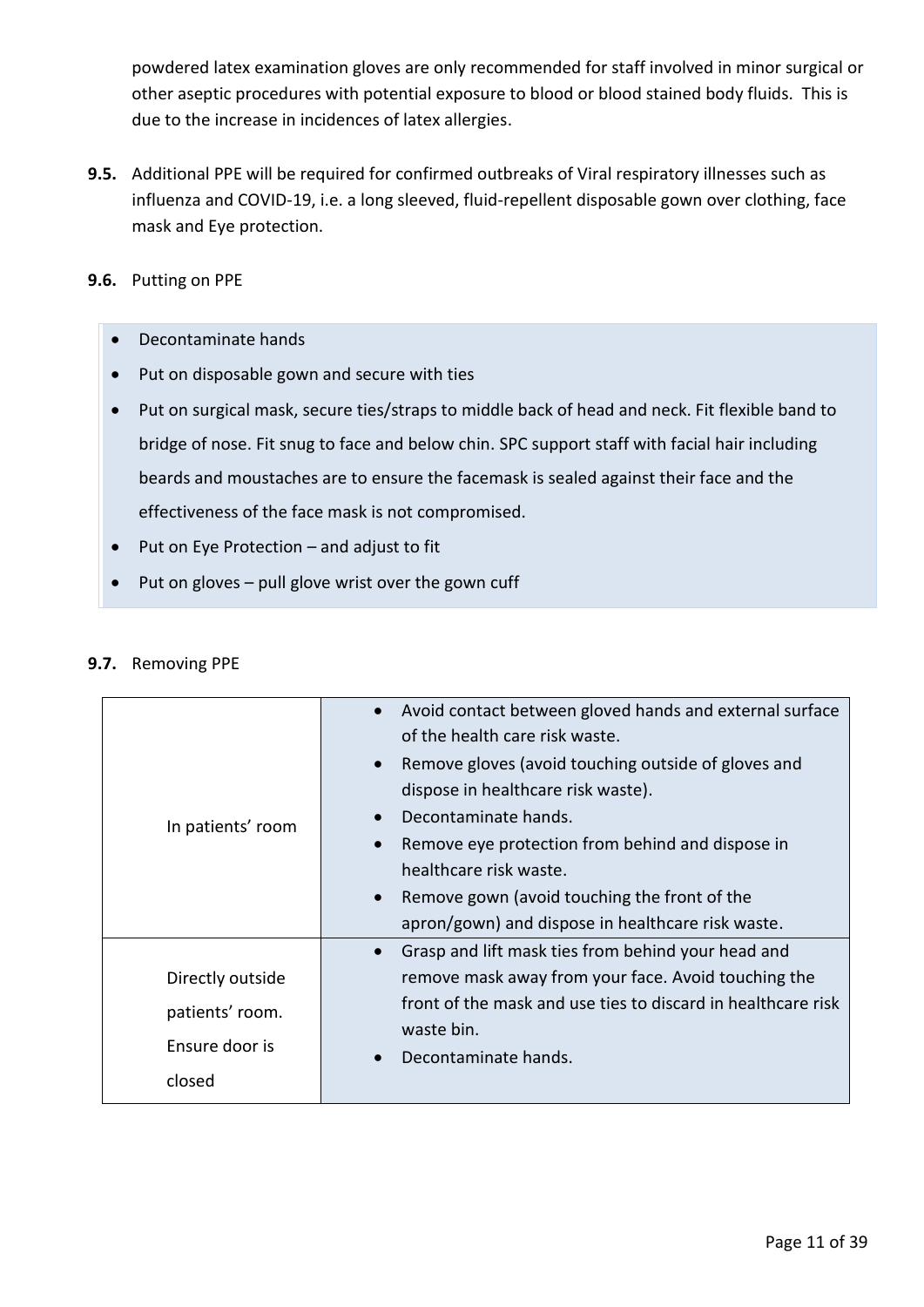|                                                                                                   | <b>Putting on PPE</b>                                                                                                                                                                                                                                  |  |
|---------------------------------------------------------------------------------------------------|--------------------------------------------------------------------------------------------------------------------------------------------------------------------------------------------------------------------------------------------------------|--|
|                                                                                                   | 1. Decontaminate hands                                                                                                                                                                                                                                 |  |
|                                                                                                   | 2. Put on disposable apron/gown                                                                                                                                                                                                                        |  |
|                                                                                                   | 3. Put on mask (Surgical or FFP2 or FFP3)<br>(For Aerosol Generating Procedures)<br>For FFP2 or FFP3 masks:                                                                                                                                            |  |
| <b>Fit Check</b>                                                                                  | A.<br>Place mask over nose, mouth and chin<br><b>B.</b><br>Fit flexible nose piece over nose bridge<br>C.<br>Secure on head with elastic<br>D.<br>Adjust to fit<br>E.<br>Inhale - mask should collapse<br>F.<br>Exhale - check for leakage around face |  |
| 5. Put on gloves                                                                                  | 4. Put on goggles if required                                                                                                                                                                                                                          |  |
|                                                                                                   | <b>Removing PPE</b>                                                                                                                                                                                                                                    |  |
| In<br>patients'<br>room                                                                           | 1.<br>Remove gloves<br>(avoid touching the outside of the gloves)<br>Decontaminate hands<br>2.<br>3.<br>Remove goggles<br>4.<br>Remove gown or apron                                                                                                   |  |
|                                                                                                   | (avoid touching the front of the gown/apron)                                                                                                                                                                                                           |  |
| In ante room<br>öf<br>directly<br>outside pa-<br>tients' room.<br><b>Ensure door</b><br>is closed | 5.<br>Remove mask by breaking the ties.<br>If ties are elastic grasp and lift ties from<br>behind your head and pull off mask away<br>from your face . Avoid touching the front of<br>the mask & use ties to discard                                   |  |
| 6.                                                                                                | Discard all masks (& gloves/aprons/gowns/goggles contaminated<br>with blood or body fluids) as healthcare risk waste<br>7. Decontaminate your hands                                                                                                    |  |

**9.8.** Gloves reduce the risk of contamination but do not eliminate it; therefore gloves are not a substitute for hand hygiene.

Remember: The outside of your gloves is contaminated, so remove carefully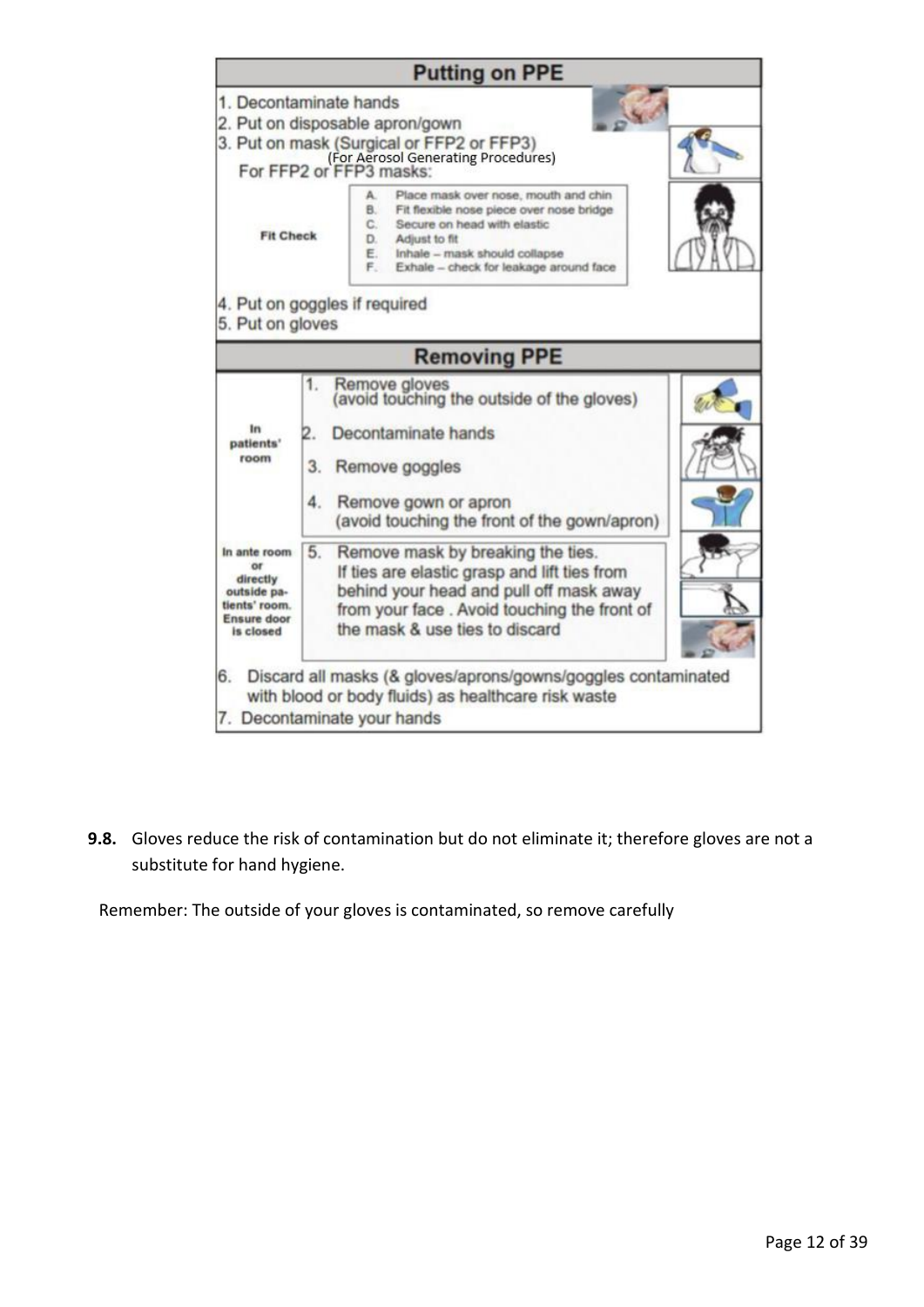

# <span id="page-12-0"></span>**GENERAL HOME HYGIENE**

**10.1.** In applying hygiene practices the purpose is to reduce the number of germs to a level that is not harmful to health. It would be impossible to eliminate some sources e.g. people and pets! Therefore, the emphasis must be placed on preventing transfer of germs by handwashing and good surface hygiene. The home can become contaminated with dust, dirt and accumulate rubbish with potentially infectious germs. If the environment is not cleaned regularly there is a build-up of dirt, which supports the growth of germs. Therefore, cleaning is essential in the prevention of infection and the 'clean as you go' principle should be applied.

#### **10.2.** What does cleaning do?

• Cleaning is the physical removal of dirt, dust and grime but does not necessarily destroy germs.

#### **10.3.** How to clean?

• The effectiveness of cleaning not only depends on the product used but also in the way it is applied i.e. on the mechanical action of wiping or scrubbing and using the correct concentration. Cleaning is best achieved by washing with warm water and detergent. A detergent will dissolve grease and remove dirt. Clean cloths, clean mops etc. will be required. Cleaning with a detergent and warm water should remove all contaminants including dust, dirt, faeces, blood, pus, urine, other body fluids and large numbers of germs.

#### **10.4.** What is disinfection?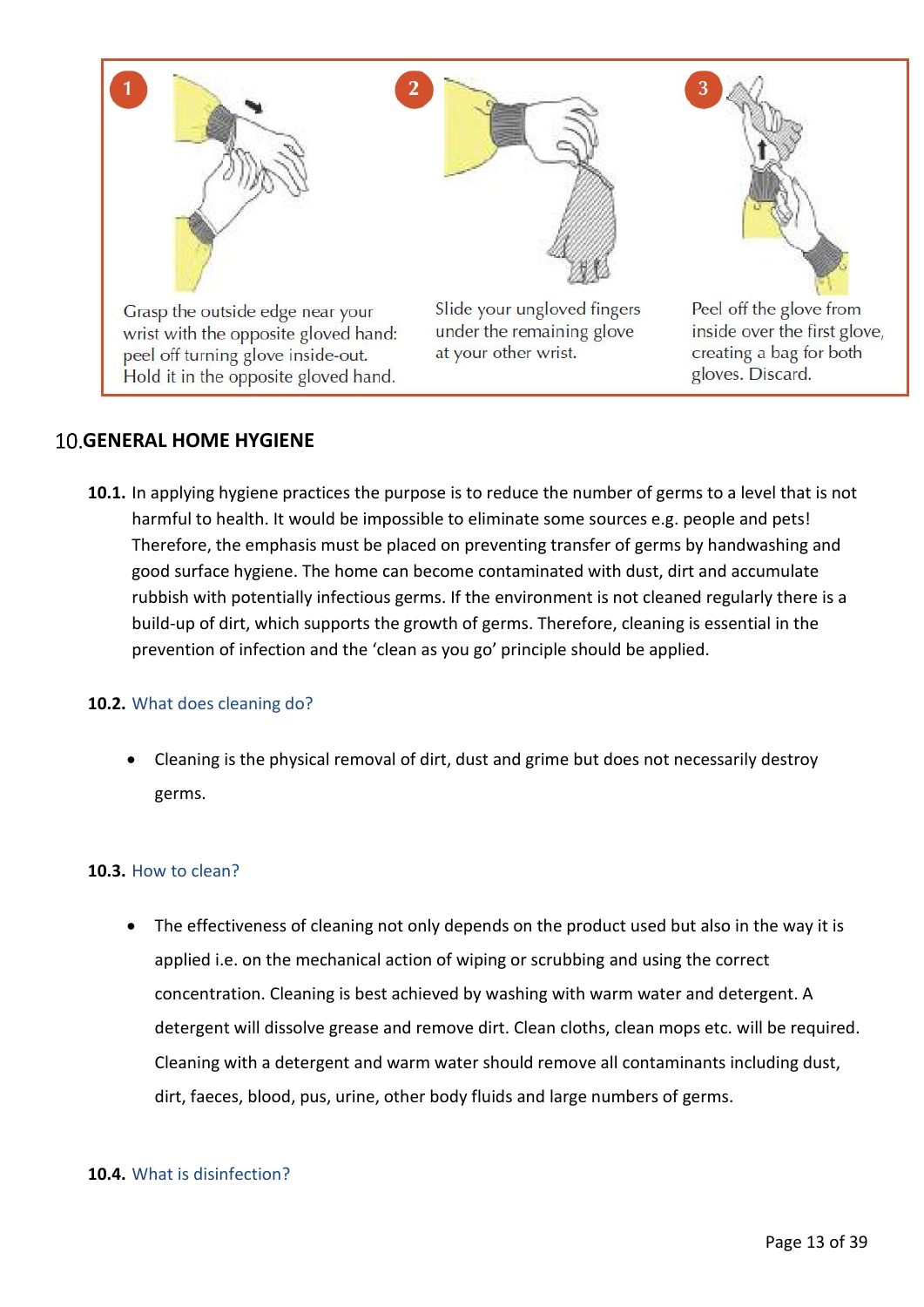- Disinfection is a process used to reduce the number of viable germs to a level where they are unlikely to be a danger to health. Disinfection can be achieved through the use of heat (steam or water above 82°C) or chemicals such as household bleach. Dishwashers and washing machines can be used to disinfect when the correct temperatures are used or when used in combination with chemicals.
	- o Disinfection is only achieved when the chemical disinfectant is used at the correct concentration and the correct contact time is allowed. Disinfectant will not be effective on dirty surfaces – all surfaces will have to have undergone thorough cleaning prior to the application of a disinfectant.
	- o The routine use of disinfectants for general home hygiene is unnecessary. In certain circumstances where there is a higher risk of cross-infection, cleaning and disinfection is recommended. These situations include food preparation surfaces and areas contaminated with blood or body fluids.

#### **10.5.** How to disinfect?

- The area must first be cleaned before being disinfected. Disinfection can be achieved by using, for example
- $\triangleright$  Food grade sanitizers on food surfaces
- ➢ Milton Sterilising Fluid (2%) 50 mls (generally 2 capfuls) mixed with1 litre of cold water or
- ➢ Household bleach e.g. Domestos (4%)
	- o 25 mls (generally a capful) mixed with 1 litre of cold water.
	- $\circ$  125 mls mixed with 5 litres of cold water.

Always mix as per product guidelines.

- Any disinfectant products being used and stored in a community house will need to have a safety material data sheet available in the house. Generally, all chemical presses are to be locked with a key, however risk assessments can be carried out to justify chemicals being stored in an unlockable press if this is deemed to be a restrictive practice.
- After using Milton or household bleach rinse with clean water and dry the area.
- If disinfection of equipment is required, refer to manufacturer's instructions of the item.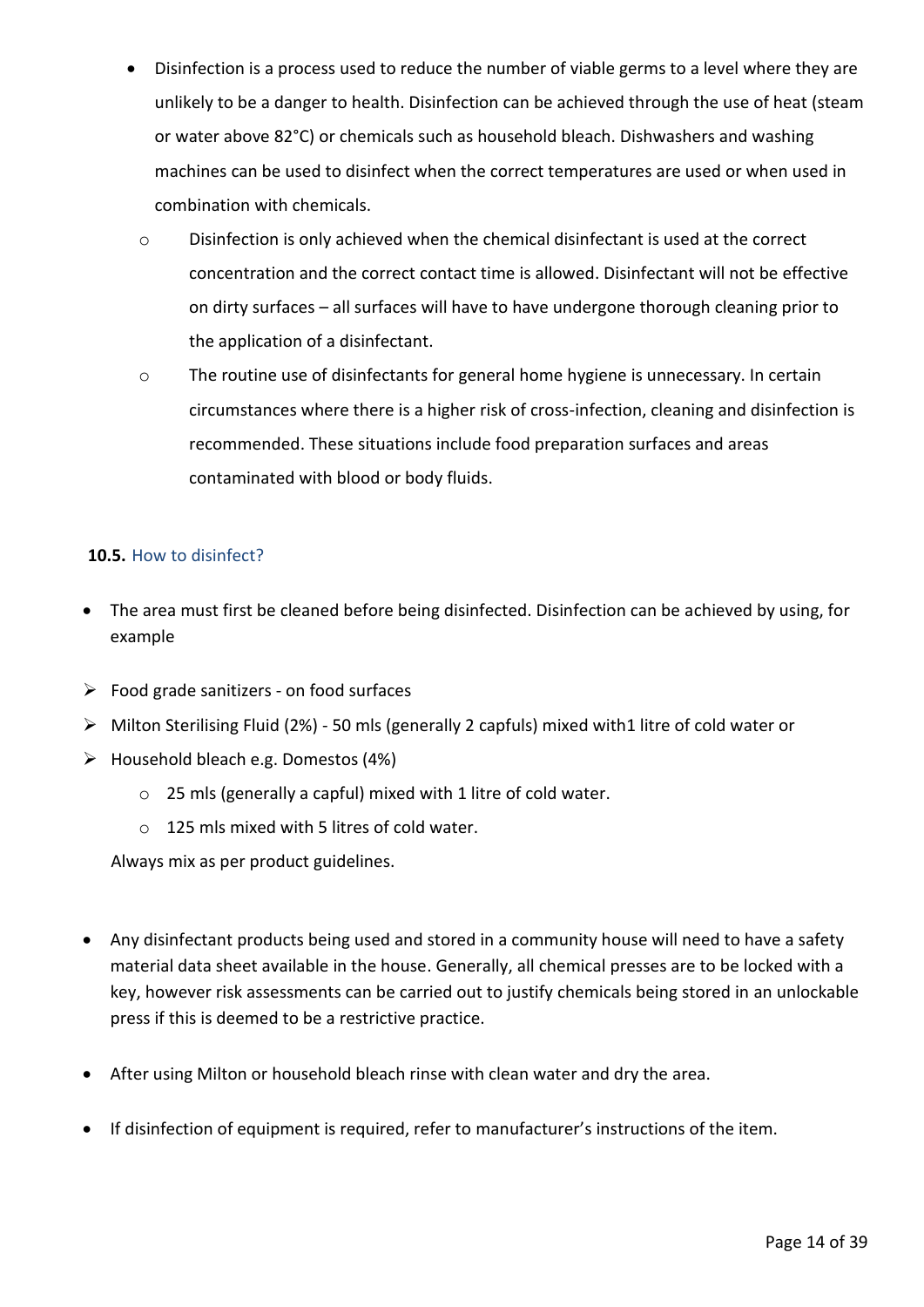- When handling used equipment that is soiled with blood or body fluids, Wear gloves and/or apron to avoid transferring germs to either yourself or the home environment. Always clean your hands after removing gloves or handling soiled equipment.
- **10.6.** Use Colour Coding for Cleaning



#### **10.7.** Routine Cleaning Practices

- Work surfaces should be cleaned and dried when visibly soiled. 'Clean as you go'.
- Follow day and night cleaning schedules for your location and record on the checklist [\(Health and](file://///10.0.0.10/smt/Health%20&%20Safety/Health%20and%20Safety%20Checklists)  **[Safety Checklists\)](file://///10.0.0.10/smt/Health%20&%20Safety/Health%20and%20Safety%20Checklists)**
- Cloths should be rinsed out regularly and machine washed at the end of day or after cleaning is completed. Disposable cloths or towels should be used for spills.
- When cleaning change water frequently as dirty water is ineffective for cleaning.
- Buckets should be emptied after use, washed with detergent and warm water and stored dry.
- Mops which can be machine washed in a hot wash are preferred. Alternatively mops should be cleaned in detergent and warm water, they can then be soaked in disinfectant for an appropriate time, wrung out and left to air dry.

# <span id="page-14-0"></span>**11. REQUIREMENTS FOR KITCHEN HYGIENE**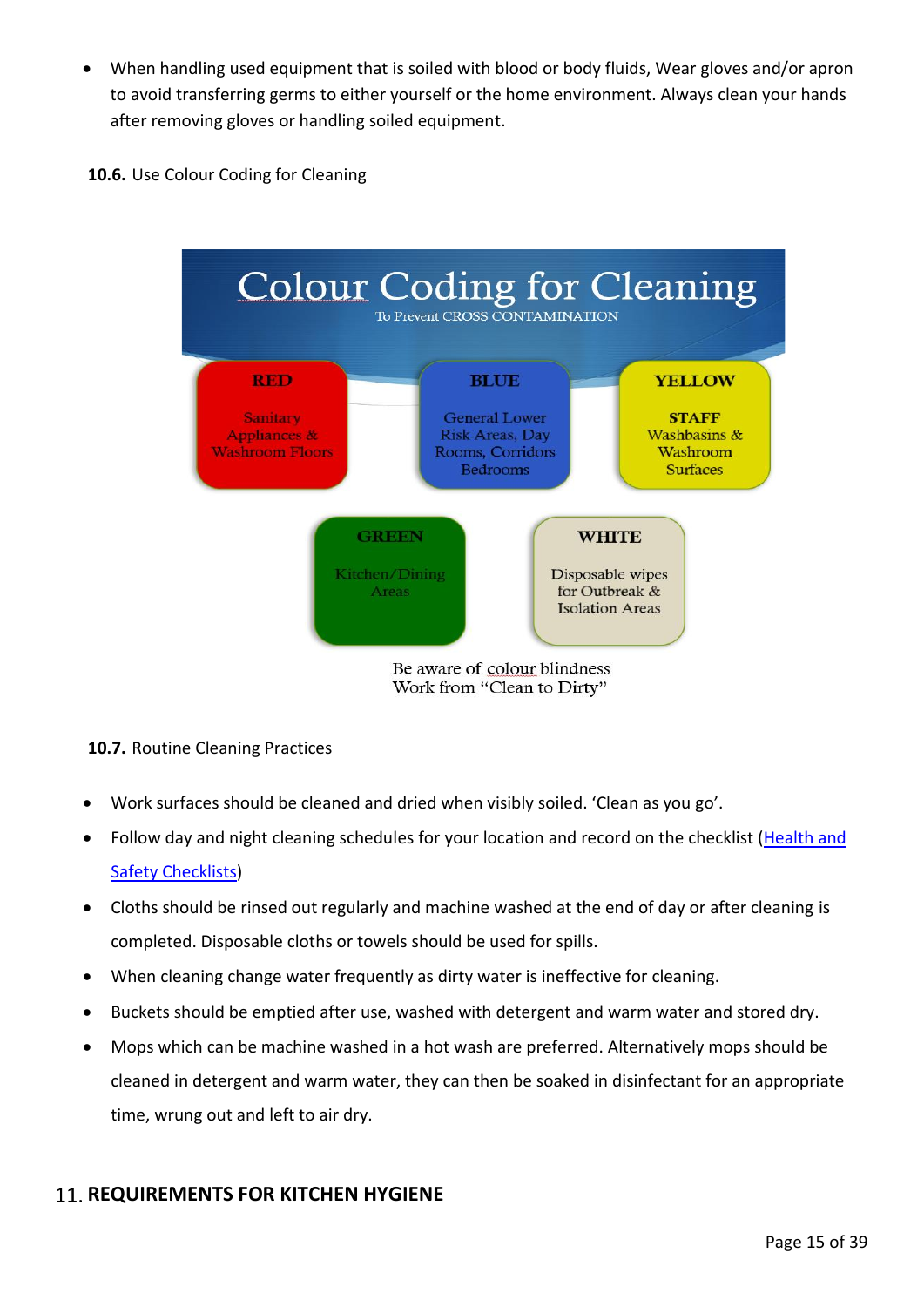- **11.1.** In SPC community homes the following is recommended as best practice. Further Guidance in relation to Food Hygiene should be sought from the local Environmental Health Office:
- **11.2.** Personal Hygiene for Staff involved in food preparation
	- Prior to commencing work, wash hands thoroughly with liquid soap and warm water and dry with paper towels.
	- All staff involved in food preparation and service must have clean outer clothing i.e. disposable plastic apron over clothes.
	- Jewellery should be limited i.e. no wrist or hand jewellery, rings flat band only.
	- Hand care- keep nails cut short and smooth no nail varnish or artificial nails.
	- Food workers should ensure that lesions and cuts on exposed areas of the skin are totally covered with a distinctive coloured water proof dressing.

#### **11.3.** Training

• All staff working in food preparation must have formal food safety training proportionate with their duties.

#### **11.4.** Illness

• Staff suffering from or being a carrier of a disease likely to be transmitted through food must inform their line manager

#### **11.5.** Structural Hygiene

- All surfaces e.g. walls, floors, ceiling, doors, appliances and fittings and work surfaces should be in a good state of repair.
- Walls, floors, work tops and all surface contact materials and appliances must be smooth, durable and easily washable.
- Exposed wood is not an acceptable material in any kitchen area.
- All splash-backs should be sealed and easily cleaned i.e tiles.
- Paper towels are recommended.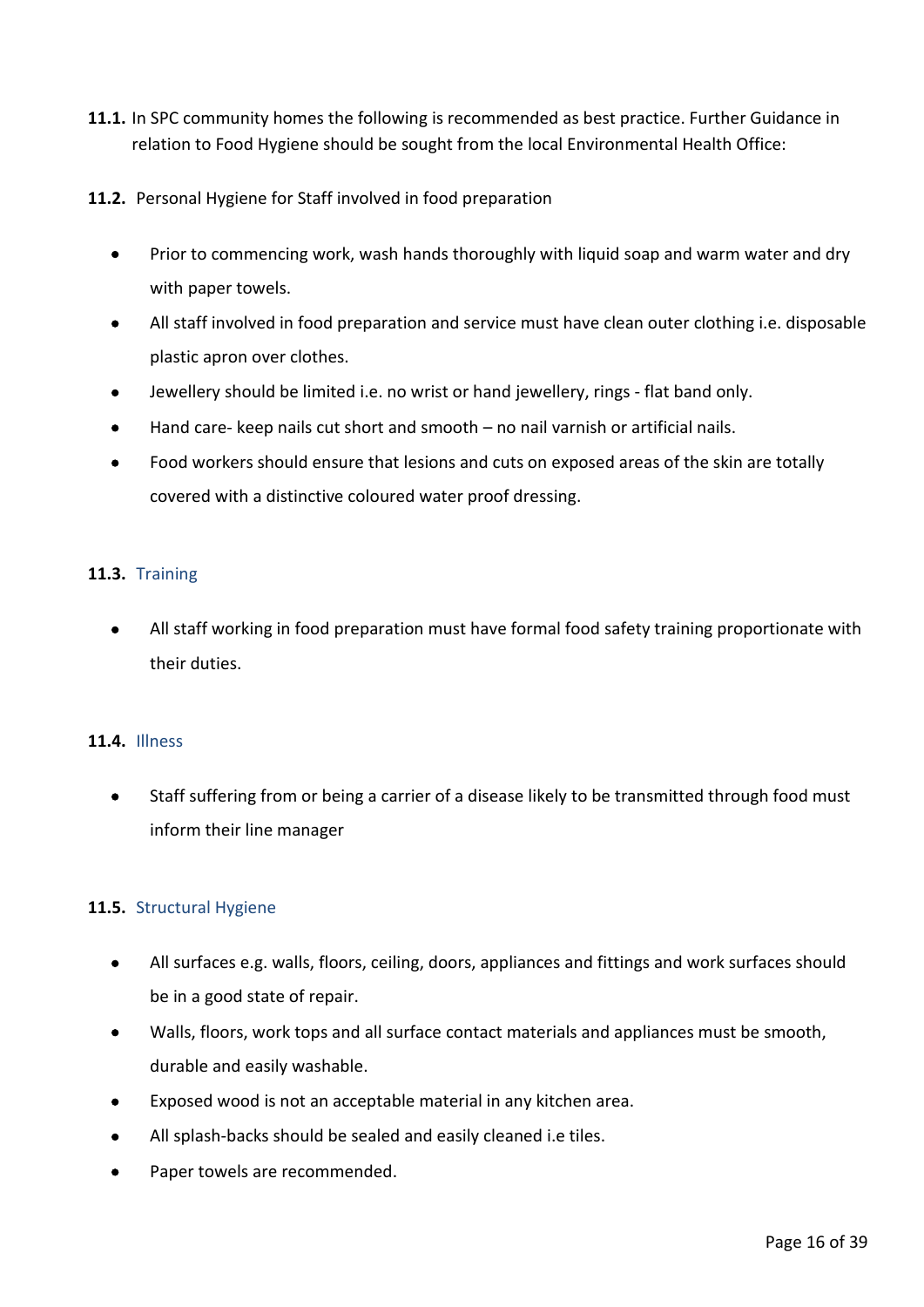Use colour coded chopping boards to prevent cross contamination.

### **11.6.** Storage of Food

- Kitchen fridges should not be used for storage of medication. Vaccines or specimens should not be stored in the kitchen fridge.
- All foods should be stored appropriately, within their expiry dates i.e.
	- Perishable foods stored at 5°C or less
	- Frozen foods at -18°C or less
	- Dry goods stored in a well-ventilated area
- All unwrapped/exposed food should be stored in food grade containers i.e. containers that will withstand dishwasher temperatures.
- All cooked food and raw meets should be labelled and the dated.
- Don't overpack the fridge. This can stop cool air from moving around, so your food may not be properly chilled.
- Store different foods in the correct areas of the fridge.
	- Store ready-to-eat foods such as cheese, yoghurt, cooked meats and leftovers on the middle and top shelves.
	- Put raw meat, fish and poultry in sealed containers on the bottom shelf so they don't touch each other or drip onto other foods.
- Put leftovers in the fridge within two hours. Leftover cooked rice is high-risk and must be cooled and put in the fridge within one hour.

#### **11.7.** Cleaning

- All staff should know the appropriate cleaning agents for use in a food area. (See general hygiene)
- Kitchens mops and buckets must be stored in a designated cleaning area/cupboard.
- These cleaning materials should be designated for the kitchen/food areas only. Please ensure the correct colour coding items are being used for the correct areas (green mob and brush for the kitchen)
- Always wash the kitchen worktop before you start preparing food and after you finish. Wipe up any spills as you go.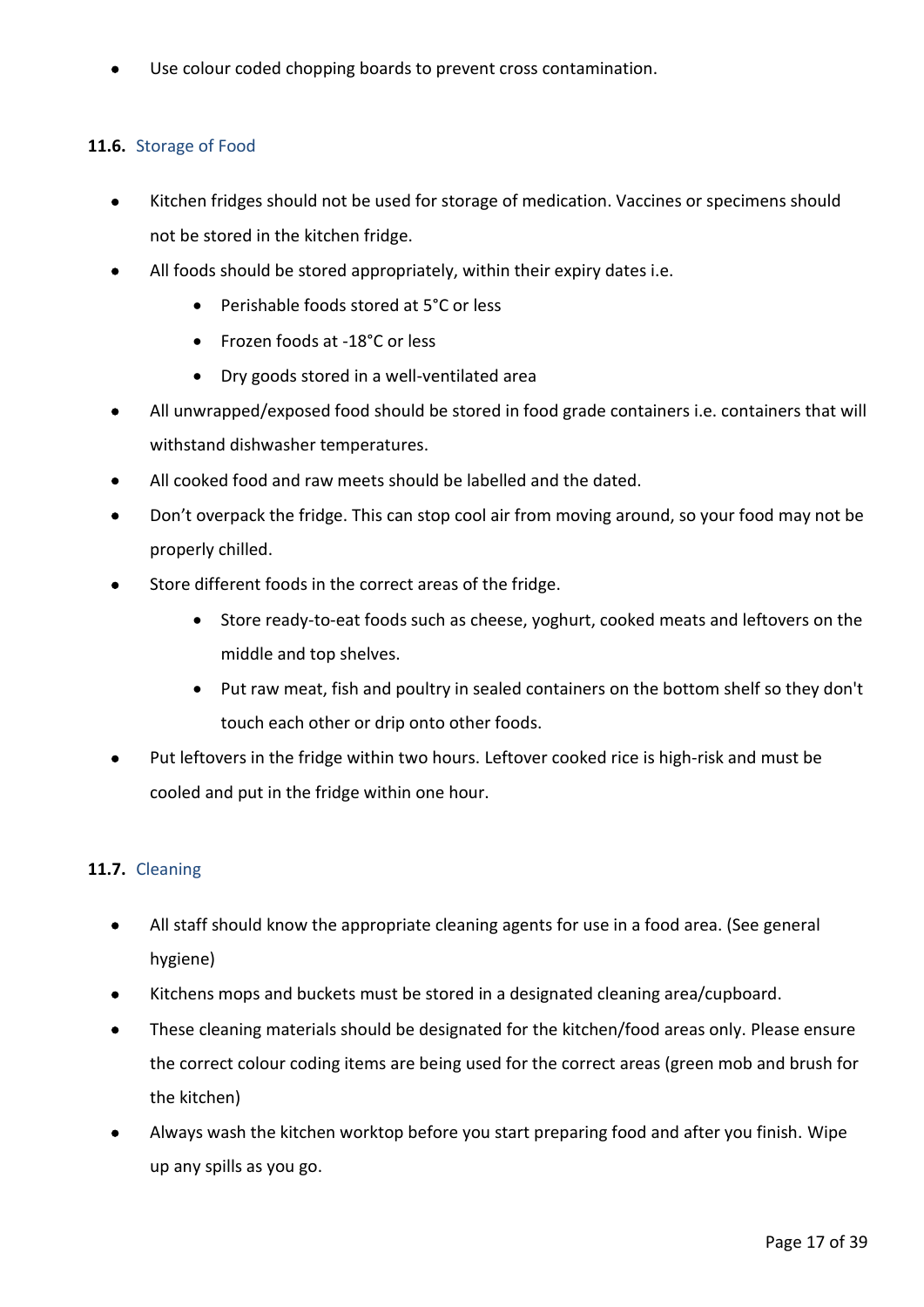- Clean up straight away after handling raw meat, raw eggs or soil on raw vegetables.
- You are likely to touch the fridge and door handles, the oven, the microwave, the kitchen tap and the sink area when you are preparing food. Remember to clean these well too.
- Kitchen cleaning is to be carried out daily and recorded on the SPC kitchen cleaning record sheet.

#### **11.8.** Waste

- Waste should be stored in lidded bins and removed quickly from the kitchen. Do not over fill bins.
- Waste outside should be stored in tightly fitted lidded refuse bins.
- Rubbish provides an attraction for flies, rodents and other vermin so it is important that it is managed properly.

#### **11.9.** Equipment and Appliances

- SPC will provide a dishwasher that can reach a minimum of 82°C, where possible.
- Plants and flowers should be excluded from food preparation areas. Pets should be excluded from kitchen/dining areas.
- Be very careful to wash anything (Utensils, chopping boards etc.) that you've used with raw meat before using it again with cooked or ready-to-eat foods.
- Wash utensils in hot soapy water or in the dishwasher.

See the Food Safety Folder No. 36 for further information on Food Safety and the SPC Food and Nutrition Policy [\(Qdrive\)](file://///10.0.0.10/smt/Policies/1.%20Schedule%205%20Policies). See the [Health and Safety Checklists folder](file://///10.0.0.10/smt/Health%20&%20Safety/Health%20and%20Safety%20Checklists) on the Qdrive of all required Food Safety Checklists for your location.

# <span id="page-17-0"></span>**GENERAL OFFICE/ DESK CLEANING AND COMMUNAL WORK AREAS**

**12.1.** It is the responsibility or all staff to keep all work areas clean. Cleaning schedules relevant to your location must be adhered to [\(Health and Safety Checklists\)](file://///10.0.0.10/smt/Health%20&%20Safety/Health%20and%20Safety%20Checklists). Desks areas should be cleaned before and after use by an individual - clean down work surfaces including table tops, chair arm rests, keyboards, mouse and phone before and after use.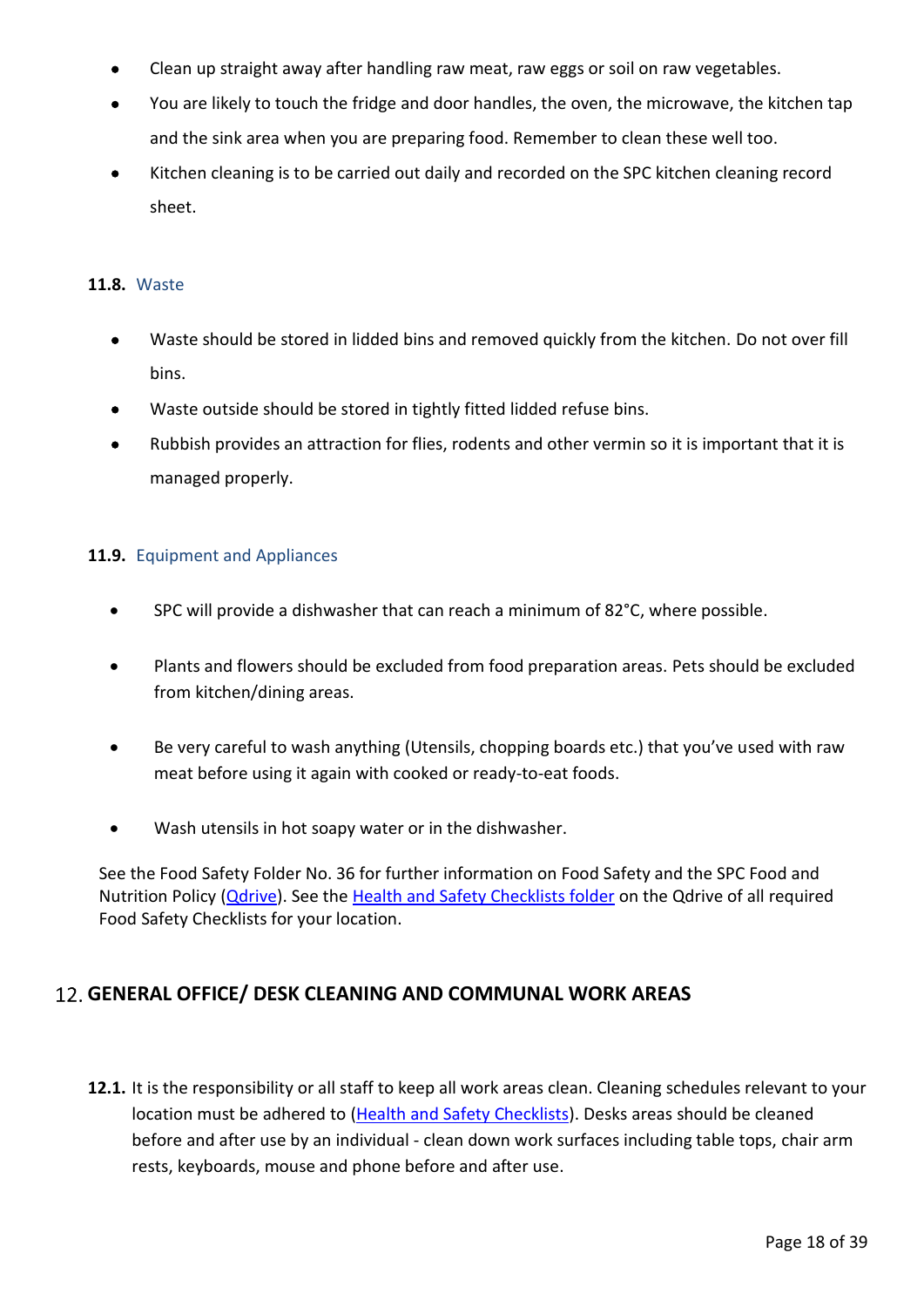- **12.2.** Communal work areas such as meeting rooms and training rooms should be cleaned before and after use and all rubbish removed and disposed of correctly.
- **12.3.** Please see [Work Environment Guidelines](file://///10.0.0.10/smt/Coronavirus/Work%20Environment%20Guidelines) for further information.

### <span id="page-18-0"></span>**13. VEHICLE CLEANING**

- **13.1.** Regular cleaning of SPC vehicles and vehicles owned by supported persons is required as a standard infection prevention and control precaution.
- **13.2.** Particular attention should be paid to frequently touched areas and surfaces of high contact, such as;
	- steering wheels
	- gear stick
	- handbrake
	- control tools i.e. indicators, horn, wipers, air conditioning, window etc.
	- door handles
	- seats, headrests, seat belt, buckle and holder
	- document/ cup holders
	- radio
	- all rubbish should be removed and disposed of appropriately
- **13.3.** SPC provide steriliser specifically for the vehicle, this must remain in the vehicle and continually be replenished as required from Stores. Always ensure there is enough steriliser available for the next person to use the vehicle.
- 13.4. Vehicle cleaning can be recorded on the Driver Weekly Visual Checklist (Health and Safety [Checklists\)](file://///10.0.0.10/smt/Health%20&%20Safety/Health%20and%20Safety%20Checklists).

### <span id="page-18-1"></span>**14. RECOMMENDED CLEANING PROCEDURES**

| <b>Routine Cleaning</b><br>Equipment<br>Method | Acceptable<br>Alternative if<br>Required | Additional<br>Information |
|------------------------------------------------|------------------------------------------|---------------------------|
|------------------------------------------------|------------------------------------------|---------------------------|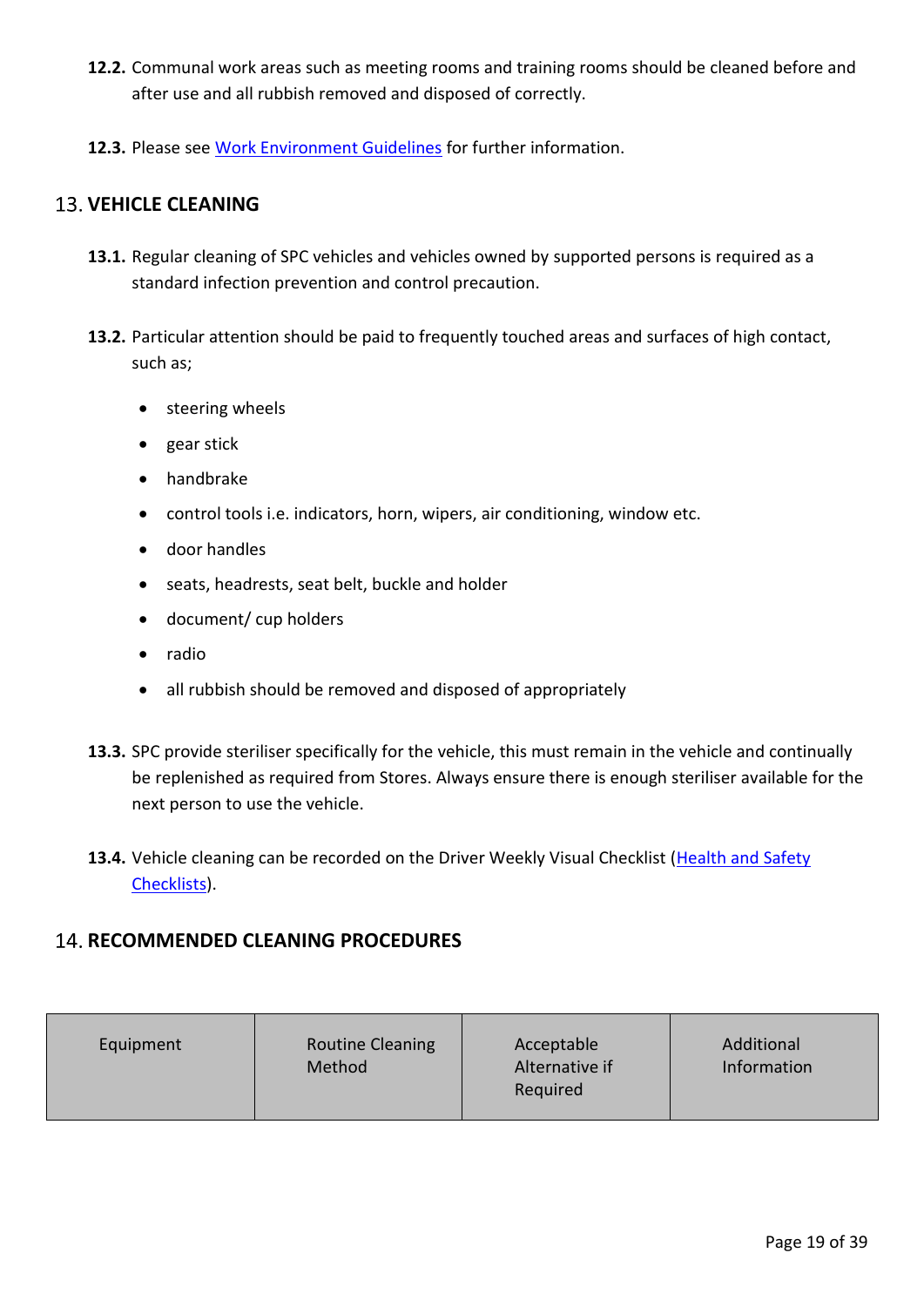| Waste bins and<br>other containers<br>for waste. | Only use bins that<br>have lids. Use<br>appropriate size<br>bin liners. It is<br>necessary to<br>empty and remove<br>these bags on a<br>daily basis. Bins<br>should be washed<br>once weekly using<br>detergent. | If the bin contains<br>difficult stains or<br>organic matter, it<br>may be necessary<br>to use a chlorine-<br>releasing agent.            | The wall surface<br>behind the bin<br>should be cleaned<br>regularly using<br>detergent or<br>chlorine-releasing<br>agent. |
|--------------------------------------------------|------------------------------------------------------------------------------------------------------------------------------------------------------------------------------------------------------------------|-------------------------------------------------------------------------------------------------------------------------------------------|----------------------------------------------------------------------------------------------------------------------------|
| Carpets                                          | Vacuum daily.<br>Steam periodically.                                                                                                                                                                             | For contamination<br>spills, clean with<br>detergent and<br>disinfectant (not<br>together). Some<br>disinfectants will<br>damage carpets. | Ensure vacuum<br>filters are changed<br>frequently.                                                                        |
| Fridges and<br>freezers                          | The inside of the<br>fridge should be<br>cleaned with<br>detergent every<br>week, and as<br>required. The<br>outside of the<br>fridge should be<br>wiped down as<br>stains are noted.                            | The freezer should<br>be defrosted as<br>required and any<br>spillages cleaned<br>with detergent.                                         |                                                                                                                            |
| <b>Drains</b>                                    | Clean regularly.                                                                                                                                                                                                 | Chemical<br>disinfection is not<br>advised.                                                                                               |                                                                                                                            |
| Equipment<br>surfaces, including<br>lamps        | Dampen dust with<br>freshly prepared<br>detergent solution<br>and dry.                                                                                                                                           | Clean and wipe<br>with alcohol to<br>disinfect.                                                                                           |                                                                                                                            |

| Equipment | <b>Routine Cleaning</b><br>Method | Acceptable<br>Alternative if<br>Required | Additional<br>Information |
|-----------|-----------------------------------|------------------------------------------|---------------------------|
|           |                                   |                                          |                           |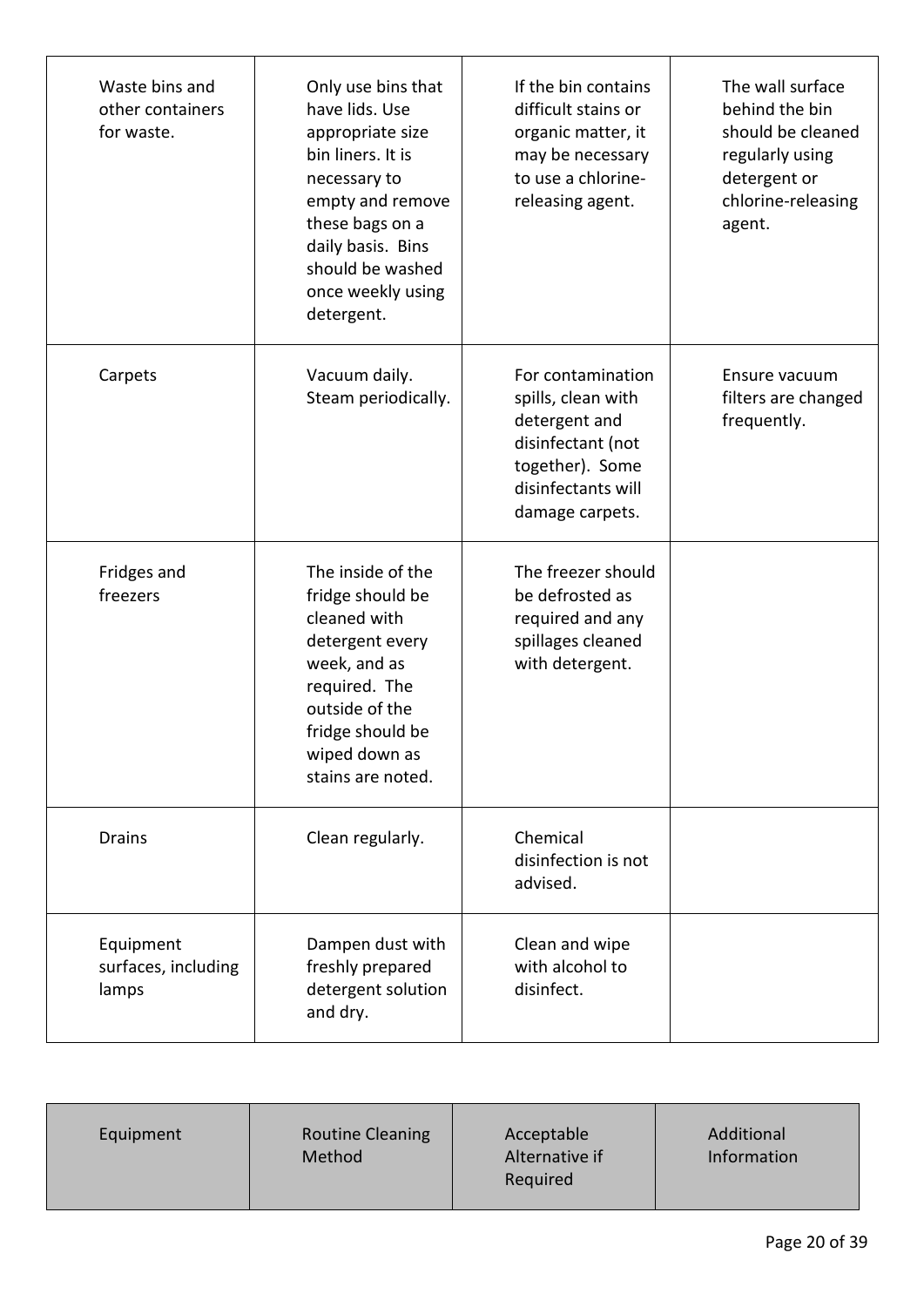| Equipment                                                            | <b>Routine Cleaning</b><br>Method                                                                                                                                                                                                                                                                  | Acceptable<br>Alternative if<br>Required                                                                              | Additional<br>Information                                                                                                                                                              |
|----------------------------------------------------------------------|----------------------------------------------------------------------------------------------------------------------------------------------------------------------------------------------------------------------------------------------------------------------------------------------------|-----------------------------------------------------------------------------------------------------------------------|----------------------------------------------------------------------------------------------------------------------------------------------------------------------------------------|
| Floors, Wet<br>Cleaning                                              | Disinfection of<br>floors is not<br>required<br>routinely. Wash<br>daily with freshly<br>prepared<br>detergent<br>solution. It is<br>advisable to rinse<br>with water to<br>remove detergent<br>residue. This is<br>good practice as it<br>prevents people<br>slipping when the<br>floor gets wet. | For known<br>contaminated<br>surfaces, use a<br>chlorine-based<br>solution.                                           |                                                                                                                                                                                        |
| Furniture and<br><b>Fittings</b>                                     | Dampen dust with<br>freshly prepared<br>solution daily                                                                                                                                                                                                                                             | For known<br>contaminated<br>surfaces, clean<br>and then use a<br>chlorine-based<br>solution.                         |                                                                                                                                                                                        |
| Mattresses<br>Frequent use of<br>disinfectants will<br>damage covers | Wash with freshly<br>prepared<br>detergent daily. It<br>is equally<br>important to dry<br>mattresses<br>thoroughly before<br>putting them back<br>on beds.                                                                                                                                         | For known<br>contamination<br>with blood or<br>faeces, clean and<br>then use a<br>chlorine-based<br>solution.         | When washing<br>mattresses<br>observe for any<br>rips, tears, snags<br>or any other signs<br>of "wear and<br>tear". If you<br>notice any faults,<br>please inform the<br>unit manager. |
| Mops                                                                 | Wash and rinse<br>after each use,<br>wring and store<br>dry.                                                                                                                                                                                                                                       | Disinfect by<br>boiling or soak<br>clean in a<br>chlorine-based<br>product for 30<br>minutes, rinse and<br>store dry. | Mops should<br>never be left to<br>soak overnight.<br>Fluid will become<br>a growing media<br>for bacteria.                                                                            |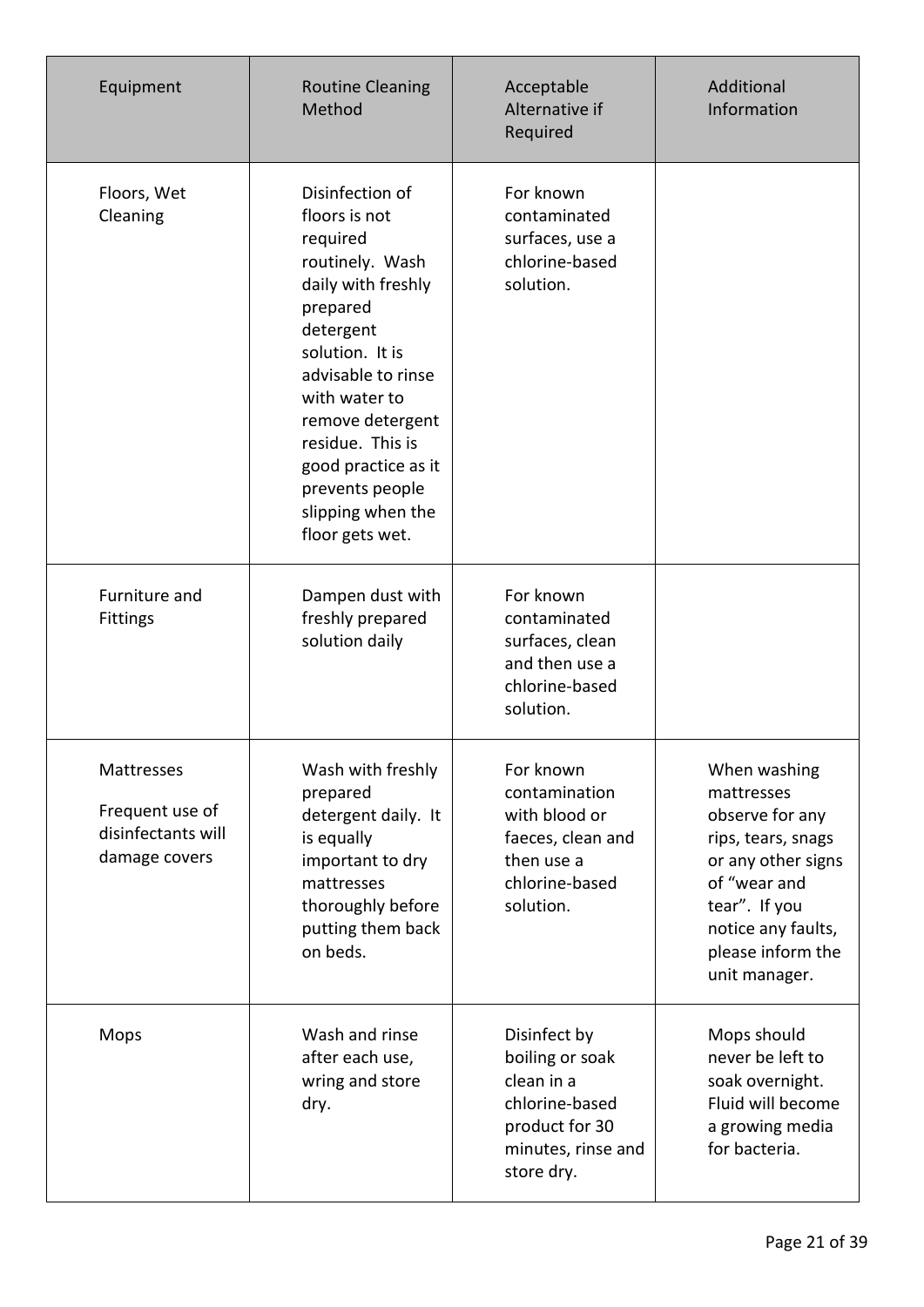| Equipment                                                                                                 | <b>Routine Cleaning</b><br>Method                                                                                                                                     | Acceptable<br>Alternative if<br>Required                                                                     | Additional<br>Information                                                                                 |
|-----------------------------------------------------------------------------------------------------------|-----------------------------------------------------------------------------------------------------------------------------------------------------------------------|--------------------------------------------------------------------------------------------------------------|-----------------------------------------------------------------------------------------------------------|
| Toilet seats                                                                                              | Clean with freshly<br>prepared<br>detergent and<br>water solution<br>and dry.                                                                                         | If grossly<br>contaminated<br>with organic<br>matter, use a<br>chlorine-based<br>solution. Rinse<br>and dry. | Clean toilet areas<br>at least twice a<br>day.                                                            |
| <b>Toilets</b>                                                                                            | Wash inside of<br>toilet with toilet<br>brush and<br>detergent. This<br>prevents the<br>build-up of lime<br>scale and grime.                                          |                                                                                                              | It is not necessary<br>to put chlorine-<br>releasing agents<br>into the water<br>contained in the<br>pan. |
| Toilet areas.<br>Lower wall<br>surfaces.                                                                  | Clean as required<br>with detergent or<br>a proprietary<br>cleaner such as<br>"Cif"                                                                                   | If grossly<br>contaminated<br>with organic<br>matter, a chlorine-<br>releasing agent<br>must be used.        |                                                                                                           |
| Wash basins and<br>sinks                                                                                  | Clean at least<br>once a day using a<br>proprietary<br>cleaner such as<br>"Cif" to remove<br>stains.<br>Disinfection is not<br>normally<br>necessary.                 |                                                                                                              | Clean and then<br>disinfect if<br>contaminated.                                                           |
| Kitchen appliances<br>used on a daily<br>basis e.g.<br>liquidiser, health<br>grills, juice-makers<br>etc. | These appliances<br>must be cleaned<br>after each use.<br>The appliances<br>should be cleaned<br>with hot water<br>and detergent.<br>They must be<br>dried and stored |                                                                                                              |                                                                                                           |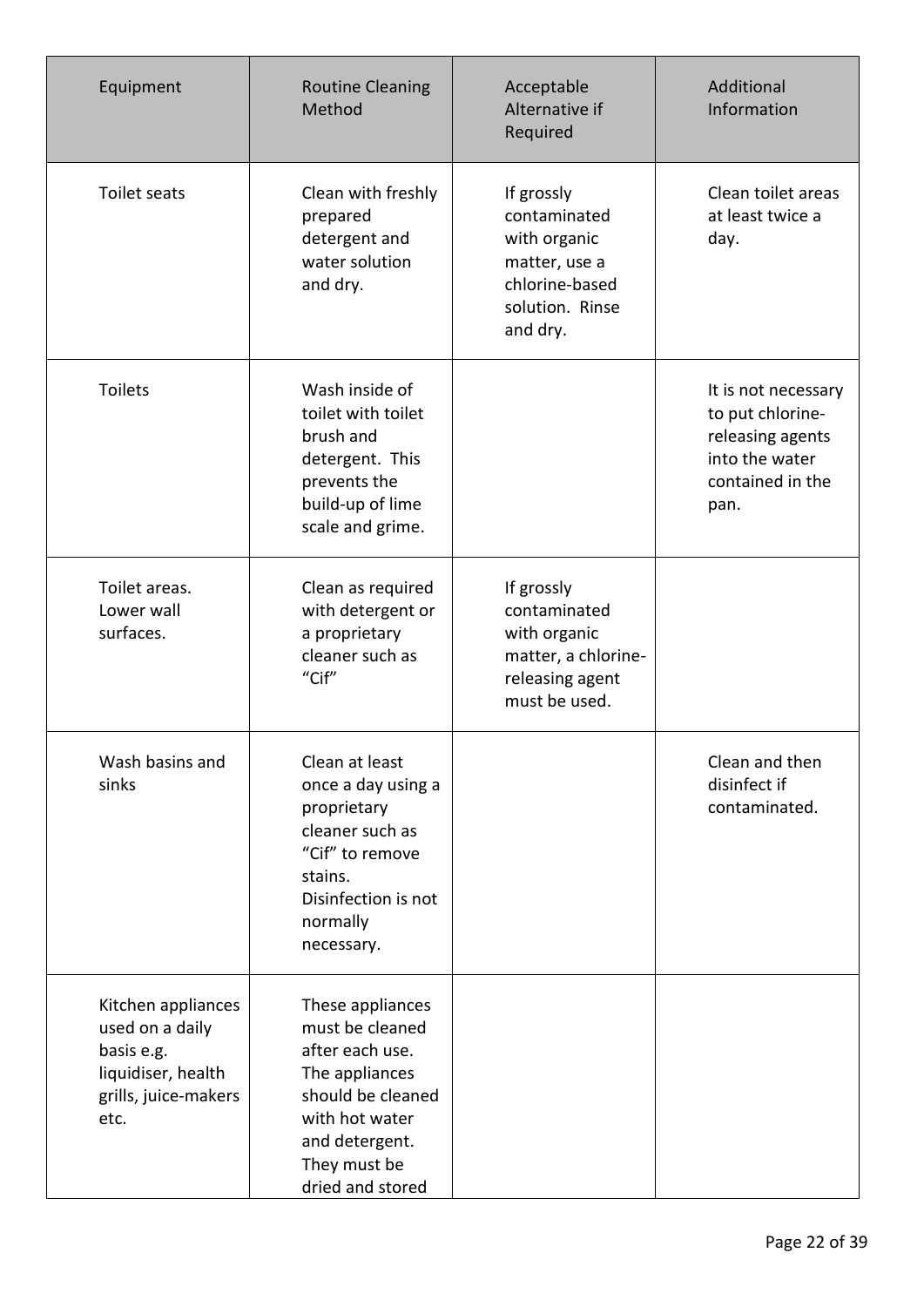| Equipment       | <b>Routine Cleaning</b><br>Method                                                                                                                                                                              | Acceptable<br>Alternative if<br>Required                                                                                                                                                                              | Additional<br>Information                                                                |
|-----------------|----------------------------------------------------------------------------------------------------------------------------------------------------------------------------------------------------------------|-----------------------------------------------------------------------------------------------------------------------------------------------------------------------------------------------------------------------|------------------------------------------------------------------------------------------|
|                 | correctly.                                                                                                                                                                                                     |                                                                                                                                                                                                                       |                                                                                          |
| Microwave ovens | All spillages must<br>be wiped up<br>immediately. If<br>the microwave<br>rotating plate is<br>removable;<br>remove and clean<br>in hot water and<br>detergent.<br>Actively dry and<br>replace in<br>microwave. |                                                                                                                                                                                                                       |                                                                                          |
| Learning Aids   | Clean with freshly<br>prepared<br>detergent and hot<br>water solution.<br>Ensure toys are<br>dried before<br>storage. Machine<br>wash soft toys.                                                               | Clean on a regular<br>basis and more<br>frequently during<br>a period of<br>infection. It may<br>be necessary to<br>disinfect<br>contaminated<br>learning aids with<br>alcohol wipes or<br>chorine based<br>products. | All learning aids<br>should be able to<br>be wiped. Soft<br>toys are not<br>recommended. |

Points to remember:

- 1. Ensure that learning aids can be cleaned.
- 2. Check toys regularly for breaks or cracks, discard any damaged toys.
- 3. Remove dust regularly dust is primarily dead skin cells.
- 4. Clean and disinfect toys during outbreak of infection or illness.
- 5. Immediately clean and disinfect toys that are contaminated with body fluid (blood, nasal and eye discharge, saliva, urine and faeces).
- 6. If soft toys cannot be laundered, they should not be there. They should be discarded.
- 7. Store clean toys in a clean container or clean cupboard.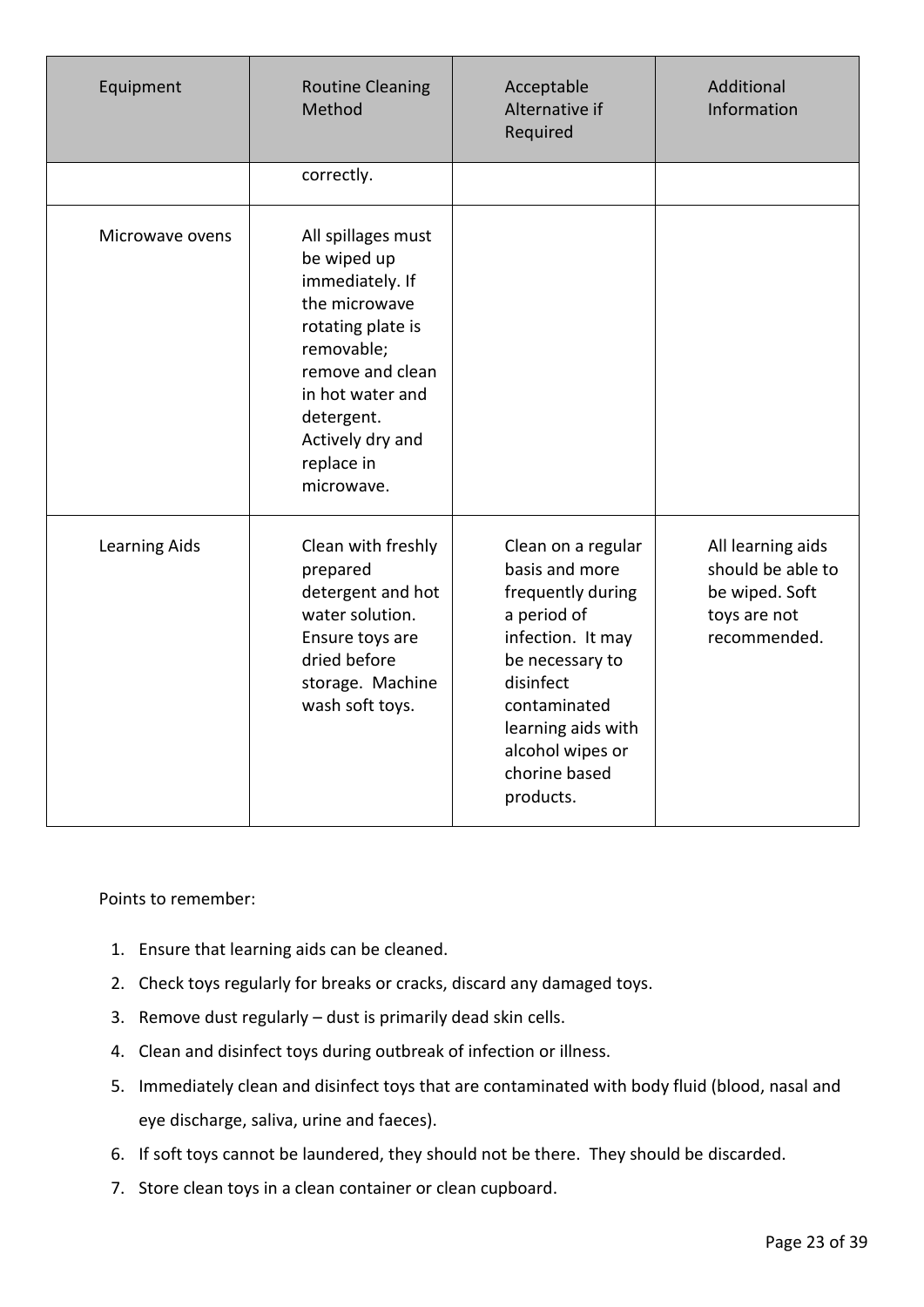- 8. Always wash your hands after handling contaminated toys.
- 9. Do not allow shared toys to be taken to the toilet area.
- 10. Do not put toys back into storage if they are dirty.

### <span id="page-23-0"></span>**15. WASTE MANAGEMENT**

**15.1.** Within healthcare, there are 2 types of waste:

#### **15.2.** Domestic (Non-risk).

This includes normal household and catering waste, and all non-infectious waste including nontoxic, non-radioactive and non-chemical waste.

#### **15.3.** Clinical (Risk).

Healthcare risk waste is classified as hazardous or dangerous due to the risk of it being infectious, or because it contains used sharp materials that could cause injury.

#### **15.4.** For management of waste, you must ensure that you:

- Risk assess waste before appropriately disposing it.
- Segregate and dispose of waste at the point of use.
- Ensure bins are never more than 2/3rds full and use foot operated pedal bins or wall mounted sharps bins as appropriate.

### <span id="page-23-1"></span>**LAUNDRY MANAGEMENT**

The risk of infection from used linen is minimal if handled properly.

The following points should be followed to ensure safety in relation to laundry in all SPC locations.

#### **16.1.** How should linen be handled?

• Linen soiled with blood or body fluids should be handled in a manner that prevents contamination of skin and mucous membrane or clothing, and that avoids transfer of germs to other persons and the environment.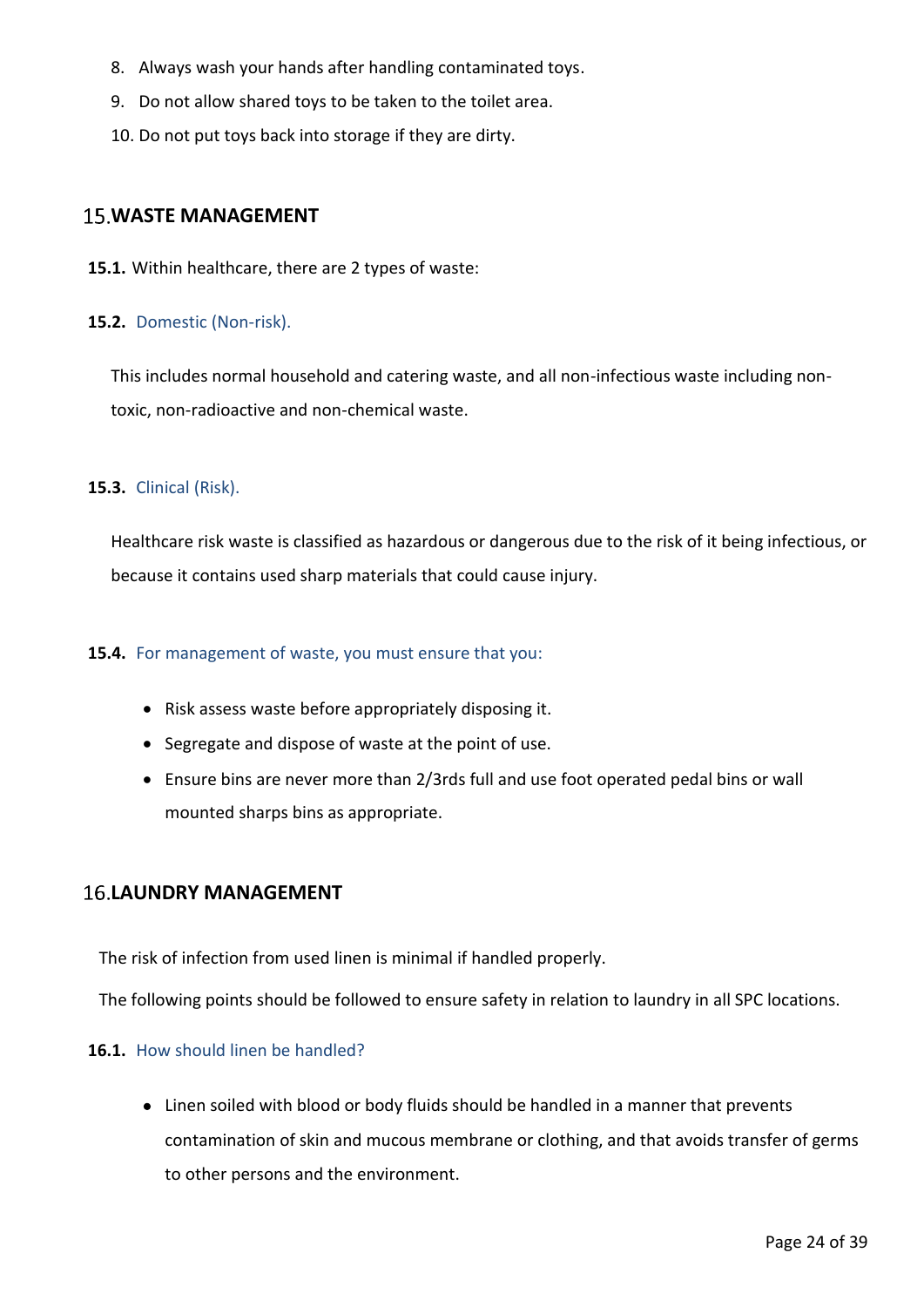- Gloves and disposable plastic aprons should be used for handling linen soiled with blood or body fluids.
- Manual sluicing is not recommended. In a domestic setting, prior to washing linen soiled with blood or body fluids, remove any solid matter in a controlled manner, flush into the toilet and place the items directly into the machine or into red alginate bag, if available. Use a cold pre-wash cycle followed by a hot wash cycle with detergent.
- Hands must be washed after handling laundry.

#### **16.2.** How should linen and clothing be washed?

- Thorough washing and rinsing at temperatures of 40-60°C with detergent will remove most organisms and is sufficient in most circumstances.
- Linen, clothes, soiled with blood or body fluids should be machine-washed separately using detergent at or above 60°C (or the hottest wash cycle tolerated by the fabric), a biological washing powder is recommended.
- Launder any cloths and towels used in the kitchen and food preparation separately from clothes and bedlinen. Wash in a hot machine wash at or above 60°C using a biological washing powder.
- Clean and soiled laundry should be stored separately.
- It is recommended that the washing machine is not located in the kitchen, where possible. Ideally the laundry area should not be located in a site, which is accessed through the kitchen.
- Where linen/clothing is soiled with body fluids regularly, it is recommended that the selected wash cycle attain and hold temperatures of 71°C for 3 mins or 65°C for 10 mins. Water soluble or alginate bags may be used.

### <span id="page-24-0"></span>**CARE OF SUPPORTED PERSONS CARE EQUIPMENT/ INSTRUMENTS/DEVICES**

- **17.1.** All equipment/ instruments/devices used in the delivery of care should be visibly clean.
	- Equipment/ instruments/devices should be cleaned as per manufacturers instructions and this is generally achieved using detergent and warm water. When followed by drying,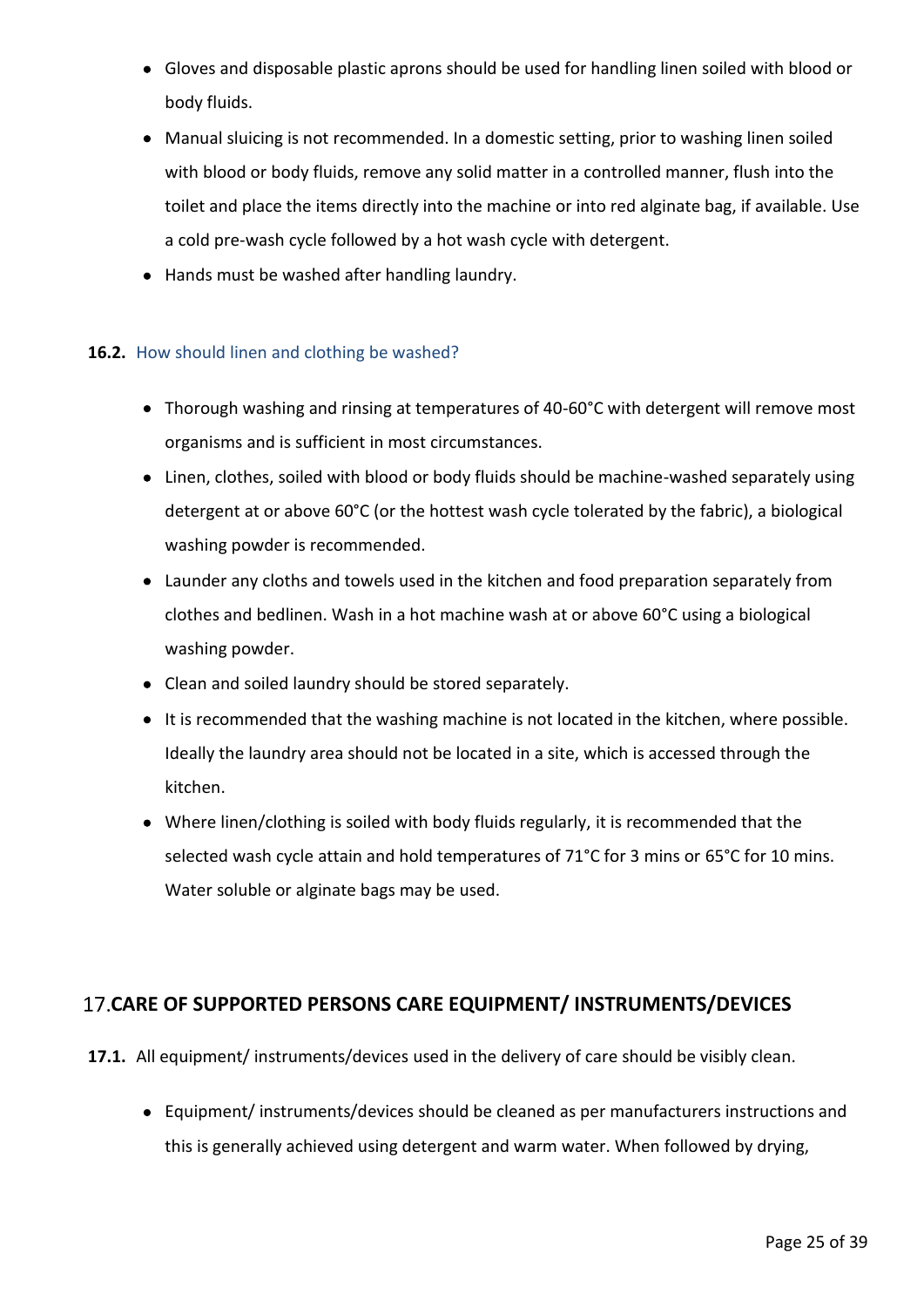cleaning is adequate for those items, which either do not come into contact with the client or touch only intact healthy skin.

• Equipment to be used by different clients should be cleaned immediately after use e.g. shower chair.

### **17.2.** If items are soiled with blood or body fluids,

- Following cleaning equipment should be disinfected as per manufacturers instructions and this is usually achieved using a chlorine based disinfectant and cold water with 1000 ppm (parts per million) available chlorine i.e. 100 mls of Milton 1% in 1 litre of cold water, rinse with clean water and dry.
- For dilution and use of household bleach follow manufacturers' instructions.

### **17.3.** Single use medical devices

- **'Single Use Devices'**
	- o Single use items are for one episode of use by one person and must not be reprocessed and/ or reused.
	- o Ensure that single use items are disposed of after use according to local waste policy.
	- o Examples include vacutainer barrels, enteral feeding giving sets/bags, 500ml normal saline bottles, syringes, dressings, some nebuliser sets.



#### • **'Single Patient Use Devices'**

- $\circ$  Some items can be reused for the same client these are labelled as 'single-patient use'.
- o It is necessary to have manufacturers instructions for reprocessing/cleaning of 'single patient use' / reusable devices which should give recommendations on:
	- $\triangleright$  method of decontamination (cleaning with or without disinfection)
	- $\triangleright$  number of times item can be used or length of time item can be in use
	- $\triangleright$  storage of item in between uses
	- $\triangleright$  schedule for servicing and or validation.
- o Examples include some nebuliser sets, reusable enteral feeding syringes.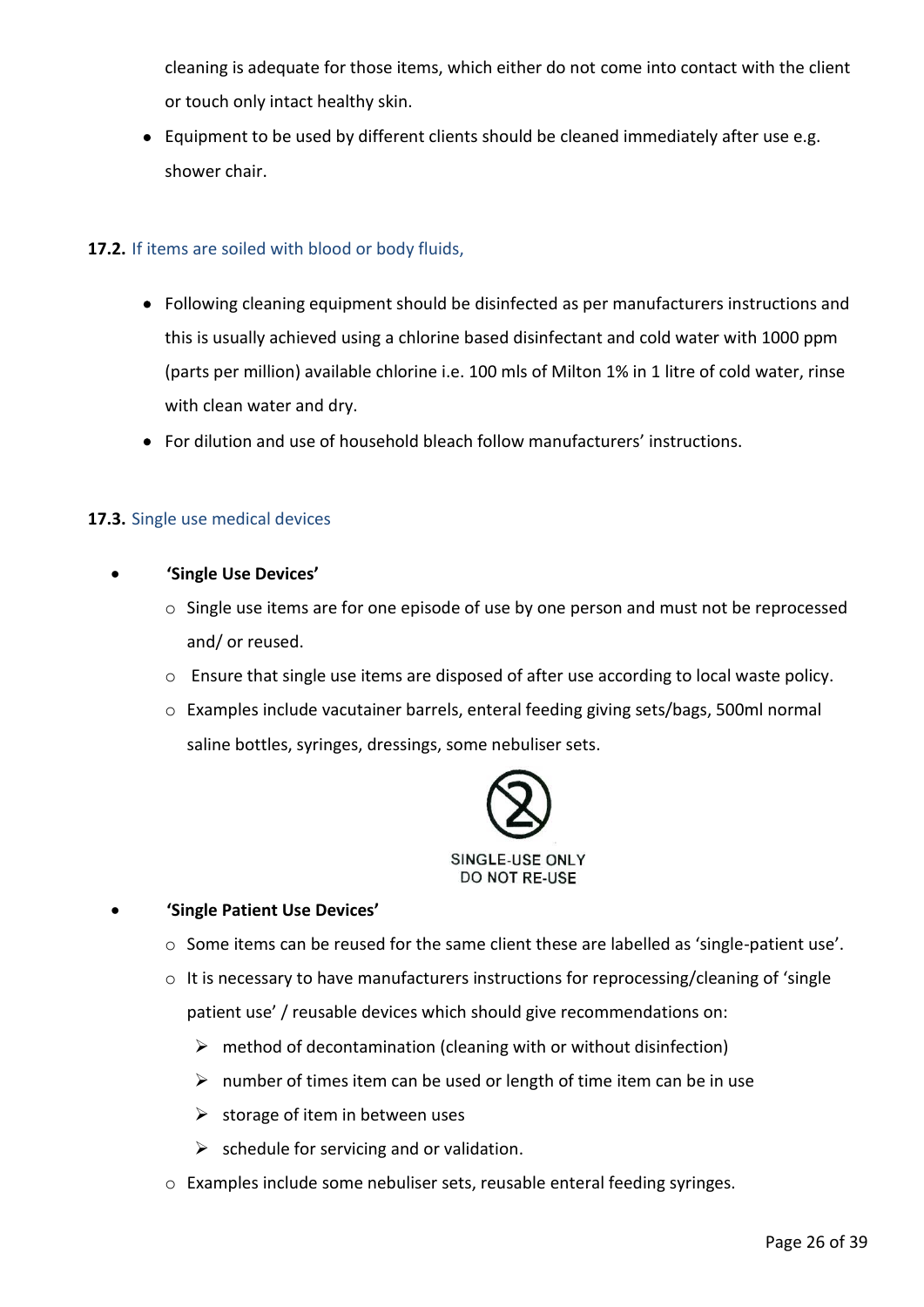- o For cleaning of reusable devices in community group homes the following is recommended
- o Cleaning is carried out in a clean utility/treatment room where available or

 $\triangleright$  Cleaning is carried out in a clean area associated with the use of the device i.e reusable enteral feeding syringes in kitchen area.

### **17.4.** Decontamination of Reusable Medical Equipment

• **Non-critical equipment** Refers to equipment that comes in contact with intact skin but not mucous membranes. It includes patient care items and environmental surfaces. Examples of non-critical patient-care items are bedpans, blood pressure cuffs and crutches. Non-critical environmental surfaces include bed rails, some food utensils, bedside tables, patient furniture and floors.

Non-critical environmental surfaces frequently touched by hand (e.g. bedside tables, bed rails) potentially could contribute to secondary transmission by contaminating hands of health-care workers or by contacting medical equipment that subsequently contacts patients. Such equipment must be thoroughly cleaned prior to use on another patient/resident. If soiled with blood or body fluids, wash with soapy water before disinfecting using a chlorine-releasing solution of 1000ppm (or equivalent according to the manufacturer's instructions), then rinse and dry.

# <span id="page-26-0"></span>**MANAGEMENT OF EXPOSURE TO BLOOD OR BODY FLUIDS**

- **18.1.** All healthcare workers working in the community need to know the correct procedure for the management of inoculation injury, or any other exposure to blood or body fluids. In addition to this, all healthcare staff in the community need to understand the principles of infection control or standard precautions and how to apply these standards to their work place.
- **18.2.** Spillages of blood, urine, faeces or vomit should be dealt with immediately and appropriate personal protective equipment (PPE) should be worn.
- **18.3.** For spillages of body fluid, e.g. urine, faeces or vomit, you must ensure that you:
	- Wear disposable gloves
	- Wear a disposable plastic apron if splashing is anticipated
	- Soak up as much of the visible material as possible with disposable paper towels.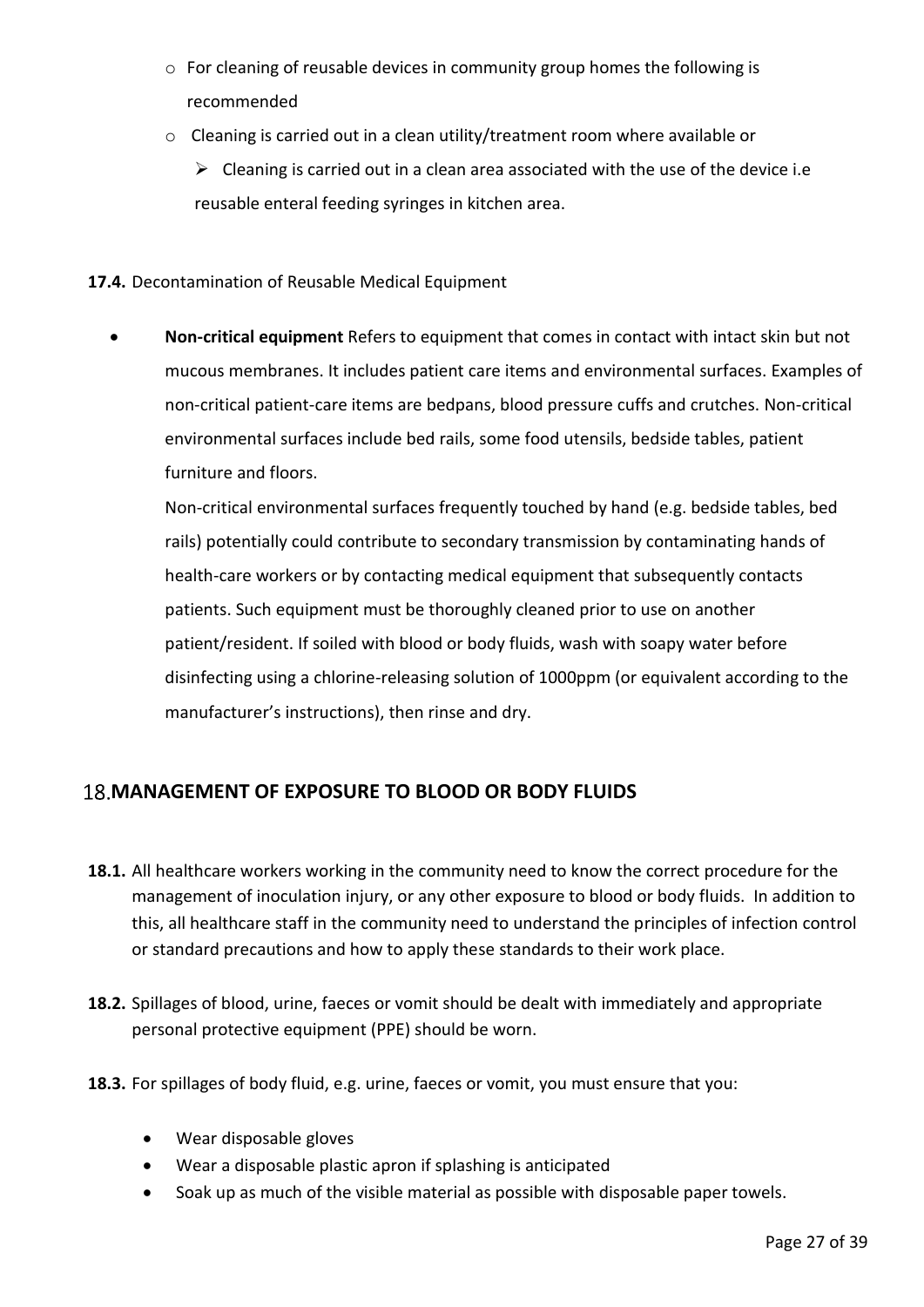- Clean the area using warm water and general purpose neutral detergent.
- Disinfect using a chlorine-releasing solution of 1000ppm (or equivalent according to the manufacturer's instructions), or sodium hypochlorite i.e. Milton or household bleach 1000 ppm (parts per million) available chlorine i.e 100 mls of Milton 1% in 1 litre of cold water.
- Following disinfection rinse surface/equipment with water.
- Dispose of paper towels, gloves, apron and cloth safely in a manner that prevents any other person coming in contact with these items e.g. bag separately prior to disposal into waste bag/bin.
- Wash and dry hands.
- **18.4.** For blood spillages, you must ensure that you:
	- Decontaminate all blood spills with a chlorine based disinfectant (e.g. powder, granules or liquid containing 10,000ppm available chlorine) or a suitable alternative. Use in line with the manufacturer's instructions and local policy.
	- Wipe up the spillage with disposable paper towels and discard into a yellow healthcare risk bag.
	- Wash the area/ equipment with a general purpose neutral detergent and water.
	- Leave the area dry.
	- Discard PPE into a yellow healthcare risk bag.
	- Wash and dry hands.

# MANAGEMENT OF NEEDLE STICK/ SHARPS

### <span id="page-27-0"></span>**19. SAFE INJECTION PRACTICE**

- **19.1.** Safe injection practice and management of sharps is a key component of standard precautions. You need to ensure the following:
	- All injections should be prepared in a clean area. This area must not be used for the disposal of used needles and syringes, handling blood samples or any material contaminated with blood or body fluids.
	- Eliminate the unnecessary use of sharps. Where this is not possible, use sharps with safety device.
	- Needle and syringes are sterile, single-use items and must not be reused for another client or to access a medication or solution that might be used for a subsequent client.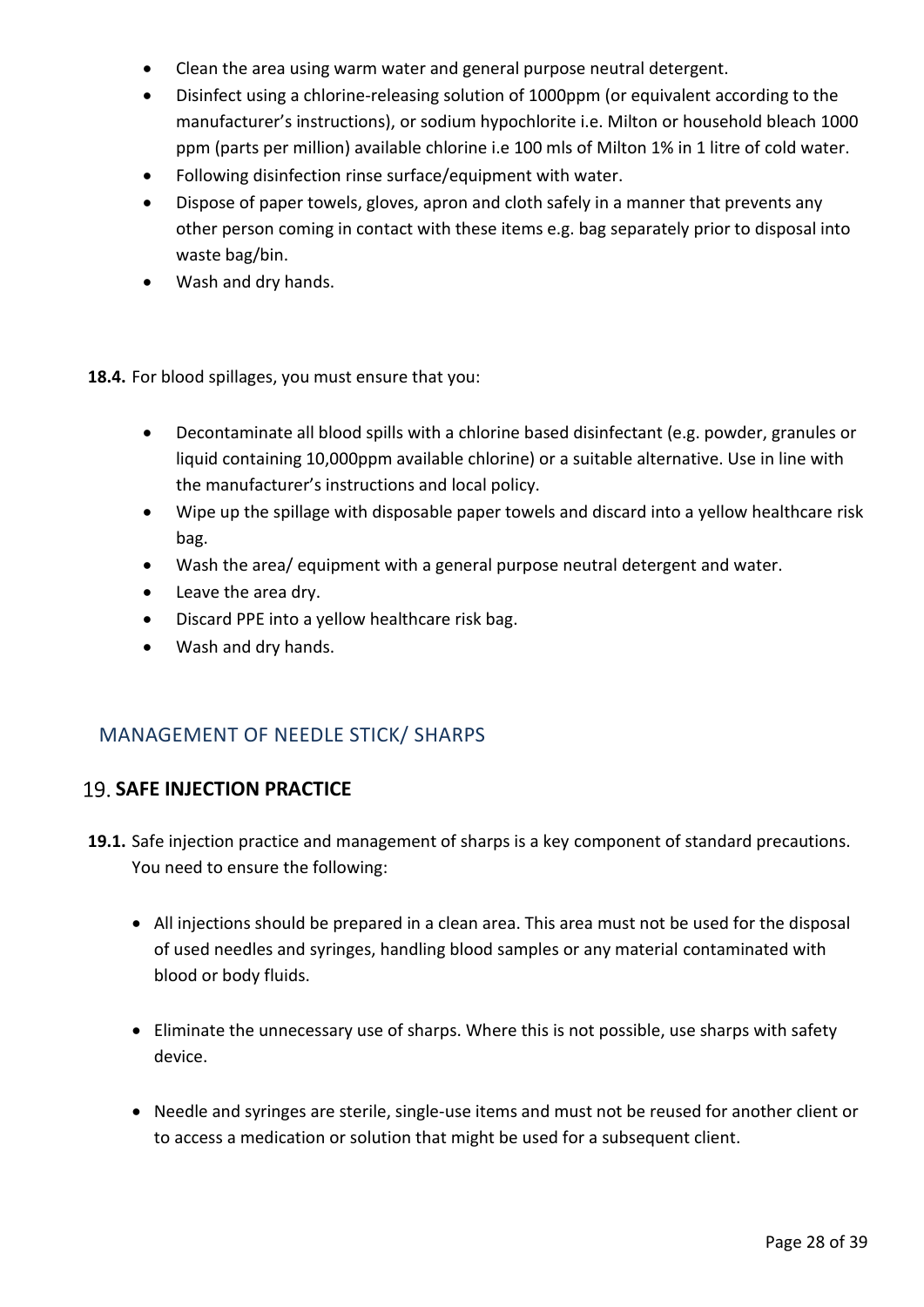- Wear a surgical mask when placing a catheter or injecting material into the spinal canal or subdural space.
- Single-dose vials should be used wherever possible. Single-dose vials must not be used for multiple clients. Residual products must not be combined for later use.
- Restrict multi-dose vials wherever possible to a single patient.
- Do not use bags or bottles of intravenous fluids as a common source of supply for multiple patients. Intravenous fluids and intravenous sets are single use sterile items for use by a single patient.
- Consider a syringe or needle/cannula contaminated once it has been used to enter or connect to a patient's intravenous infusion bag or administration set.

### <span id="page-28-0"></span>**20. DEALING WITH THE DISPOSAL OF SHARPS**

**20.1.** Sharps must be carefully placed in a designated sharps container by the person using the sharps.

#### **20.2.** Used sharps must:

- Be immediately placed into a sharps container after use.
- Not be handed from one person to another.
- Not be recapped or be removed from the syringe.

**20.3.** Not be left lying around on beds, lockers etc.

**20.4.** Sharps containers should be:

- Stored safely, i.e. out of reach of children.
- Closed to the temporary closure in between use.
- Closed and locked when 3/4 full or no longer needed.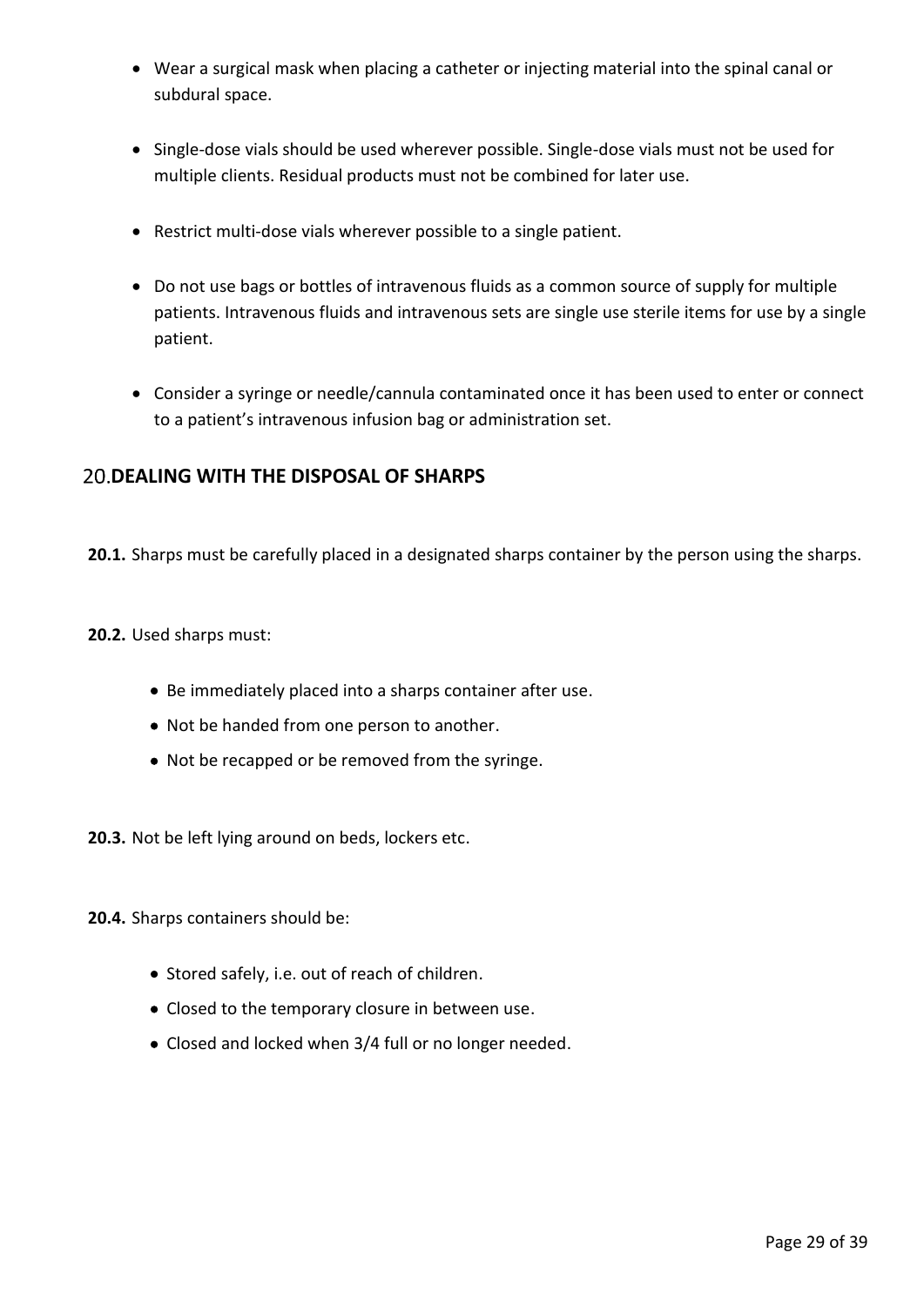# <span id="page-29-0"></span>**21.IMMEDIATE ACTION FOLLOWING AN INOCULATION ACCIDENT/NEEDLE STICKS INJURY.**



*Note: If the injury is from a clean/unused needle, no further action is likely.*

*If the injury is from a used needle, St. Patrick's Centre (Kilkenny) will carry out the appropriate follow up procedures.*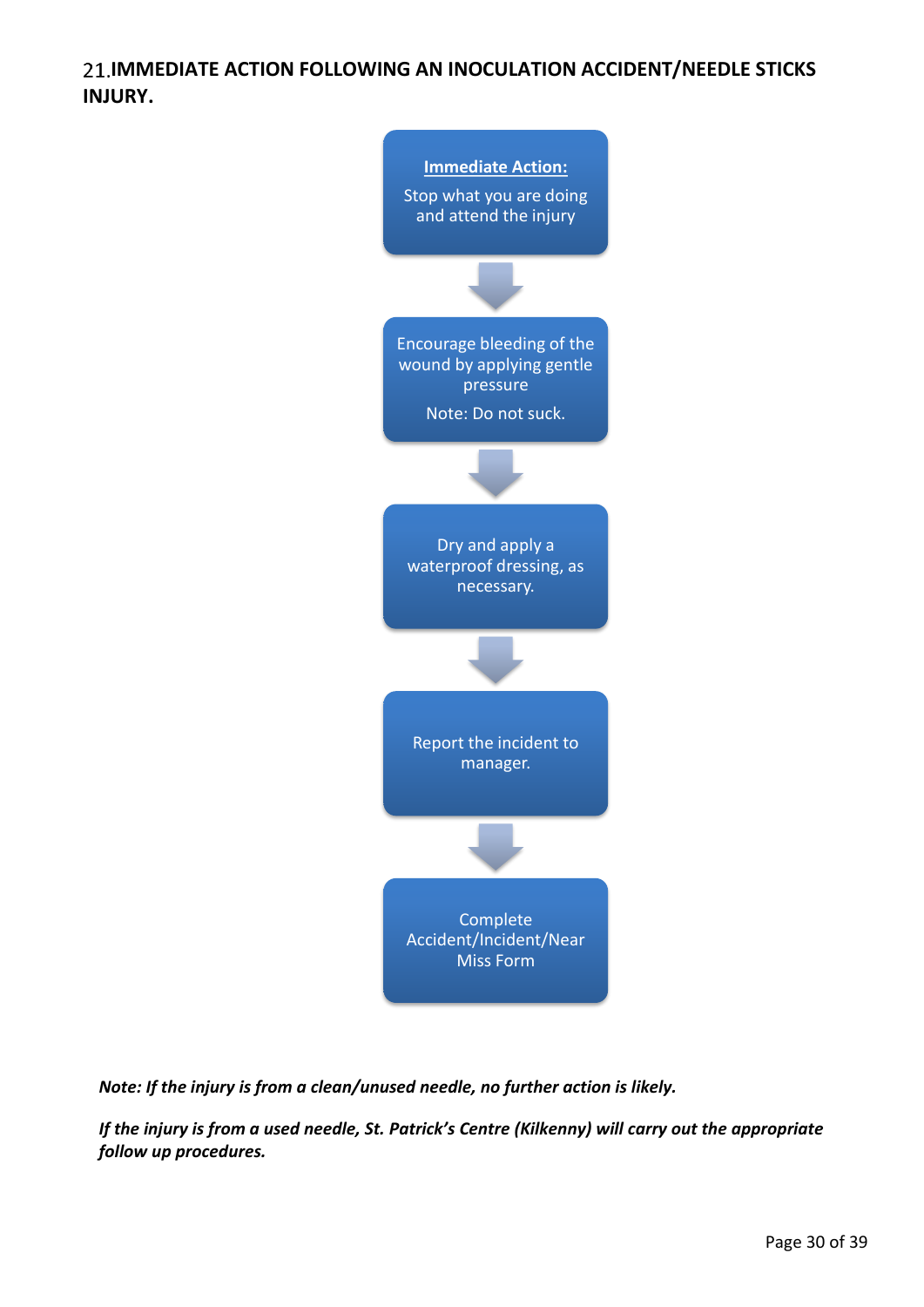### <span id="page-30-0"></span>**STAFF HEALTH, HYGIENE AND IMMUNISATION**

- **22.1.** A high level of personal hygiene and appropriate immunisation provides a good baseline protection for health and social care workers and helps prevent the spread of infection.
- **22.2.** Cover all cuts/abrasions with a waterproof dressing.
- 22.3. SPC provide the seasonal flu vaccination to all SPC employees. See [HSE](https://www.hse.ie/eng/health/immunisation/pubinfo/flu-vaccination/about-the-vaccine/) for more information.
- **22.4.** Staff have the responsibility of ensuring that they do not transmit infection to others. In addition, staff have a responsibility to report any serious conditions they have that may pose a risk to other staff members and the people we support, use the line management process to report same.

These conditions include the following:

| Diarrhoea and<br>vomiting       | If a member of staff develops diarrhoea and/or vomiting they must<br>inform their manager immediately. He/she will then make a decision<br>on whether there is a need for the individual to go home. If symptoms<br>persist for more than a few hours the cause is likely to be viral and the<br>individual should remain away from work for 24 hours after the last<br>symptoms have stopped. If symptoms persist they should visit their<br>GP. |
|---------------------------------|---------------------------------------------------------------------------------------------------------------------------------------------------------------------------------------------------------------------------------------------------------------------------------------------------------------------------------------------------------------------------------------------------------------------------------------------------|
| Sore Throats                    | Severe sore throats accompanied by a fever may be due to a Group A<br>streptococcus. The individual should have a throat swab taken by their<br>GP. Antibiotics should be prescribed by a GP.                                                                                                                                                                                                                                                     |
| Infectious<br>Lesions           | Staff should report all infected cuts, boils or other infected skin lesions<br>particularly on the hands or face before commencing work. All cuts<br>must be covered with a waterproof plaster.                                                                                                                                                                                                                                                   |
| Varicella Zoster<br>Virus (VZV) | VZV can manifest as either chickenpox or shingles. Members of staff<br>who have had chickenpox are in no danger of contracting or spreading<br>the virus again. However, staff or people we support who have not had<br>had the virus and are exposed to chickenpox or shingles may develop<br>chickenpox.                                                                                                                                        |
| <b>Mumps</b>                    | Mumps is spread by droplet infection and by direct contact with the<br>saliva of an infected person. Staff who are not immune and who have<br>been in direct contact with an infected person should seek advice from                                                                                                                                                                                                                              |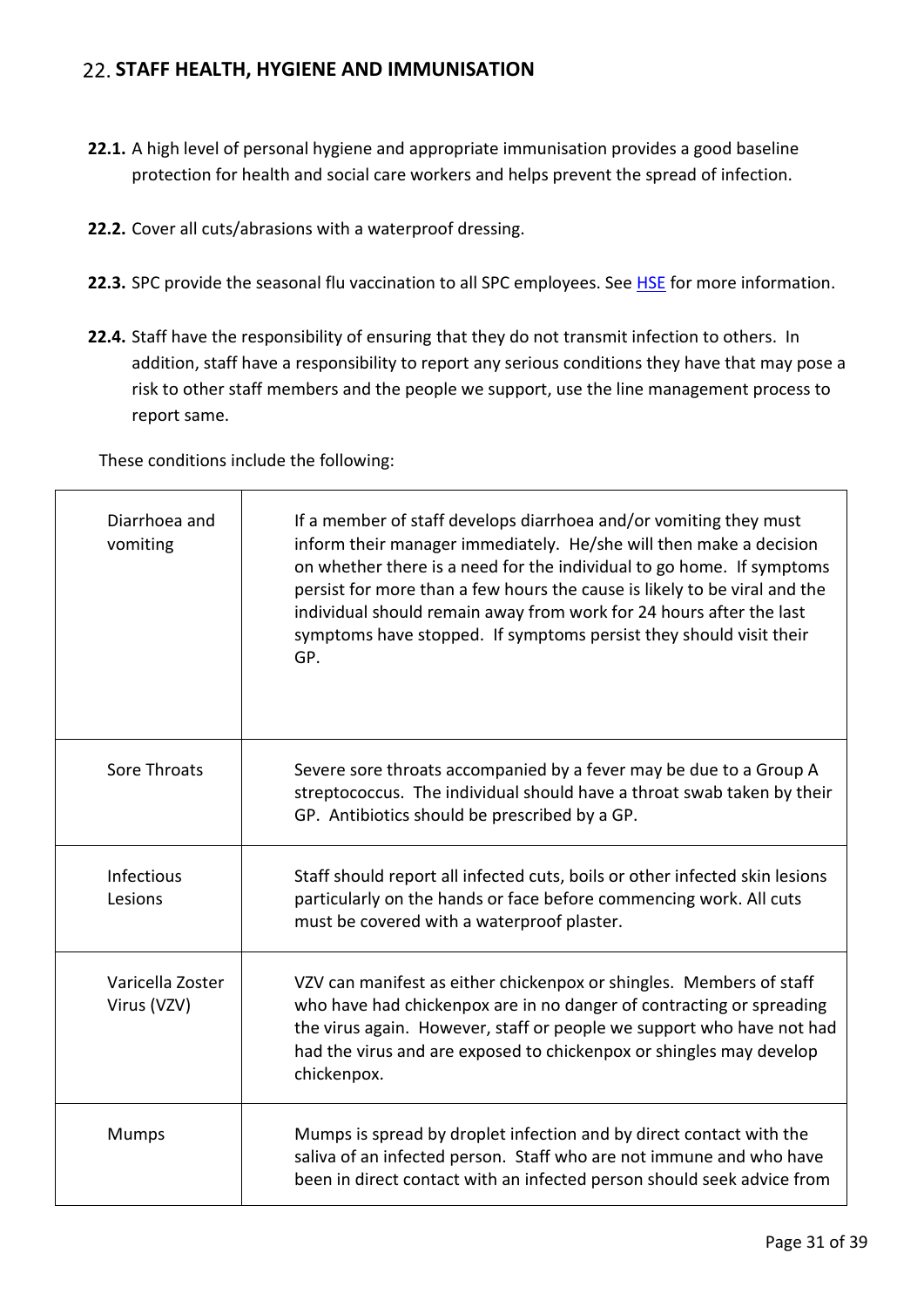|                  | their own G.P.                                                                                                                                                                                                                                                                                                                                                                                                        |
|------------------|-----------------------------------------------------------------------------------------------------------------------------------------------------------------------------------------------------------------------------------------------------------------------------------------------------------------------------------------------------------------------------------------------------------------------|
| <b>Head lice</b> | Any member of staff who has head lice should commence the<br>appropriate treatment. Once treatment has been applied the staff<br>member can continue working as normal. The initial treatment should<br>be repeated 7 days after the first treatment.                                                                                                                                                                 |
| <b>Scabies</b>   | Any member of staff who believes that they have a scabies infestation<br>should see their GP to confirm this and commence the appropriate<br>treatment. Staff may return to work 24 hours after treatment. The<br>initial therapy should be repeated 4-7 days after the first treatment.                                                                                                                              |
| Influenza        | Influenza, commonly known as "the flu", is an infectious disease caused<br>by an influenza virus. Symptoms can be mild to severe. The most<br>common symptoms include: a high fever, runny nose, sore throat,<br>muscle pains, headache, coughing, and feeling tired. These symptoms<br>typically begin two days after exposure to the virus and most last less<br>than a week.                                       |
|                  | Usually, the virus is spread through the air over relatively short<br>distances. It can also be spread by touching surfaces contaminated by<br>the virus and then touching the mouth or eyes. A person may be<br>infectious to others both before and during the time they are showing<br>symptoms. Frequent hand washing reduces the risk of viral spread.<br>Yearly vaccinations against influenza are recommended. |
| Covid-19         | COVID-19, also known as coronavirus, is an illness that can affect your<br>lungs and airways. It can take up to 14 days for symptoms of<br>coronavirus (COVID-19) to appear. They can be similar to the symptoms<br>of cold and flu.                                                                                                                                                                                  |
|                  | Common symptoms of coronavirus include:                                                                                                                                                                                                                                                                                                                                                                               |
|                  | a fever (high temperature - 38 degrees Celsius or above)<br>a cough - this can be any kind of cough, not just dry<br>shortness of breath or breathing difficulties<br>loss or change to your sense of smell or taste - this means you've<br>$\bullet$<br>noticed you cannot smell or taste anything, or things smell or<br>taste different to normal                                                                  |
|                  | COVID-19 virus is primarily transmitted between people through<br>respiratory droplets and contact routes                                                                                                                                                                                                                                                                                                             |
|                  | See the <b>Odrive</b> and HSE for more information.                                                                                                                                                                                                                                                                                                                                                                   |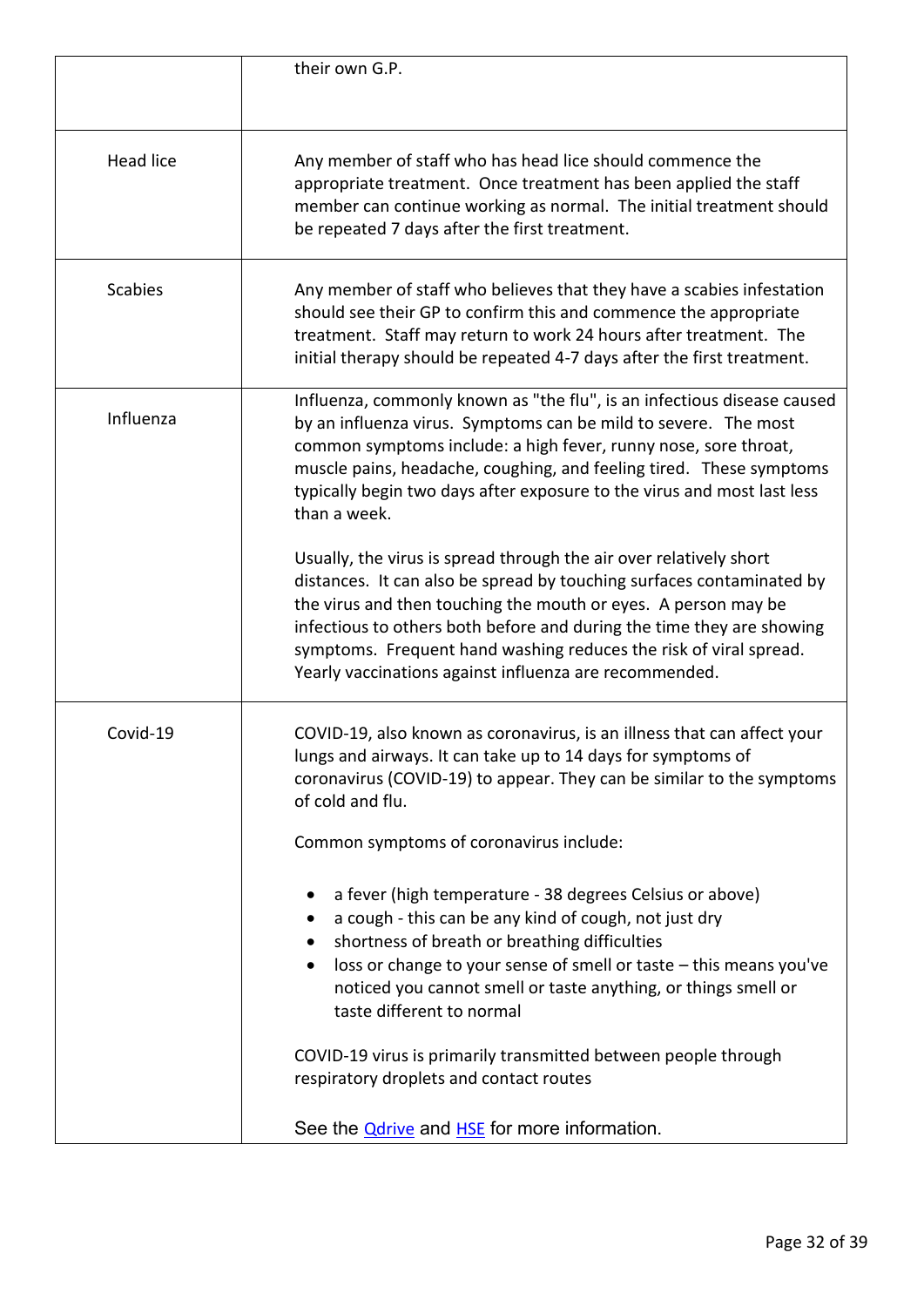### <span id="page-32-0"></span>**23. TRANSMISSION BASED PRECATIONS**

- **23.1.** Transmission–based precautions are additional measures that are recommended when Standard Precautions alone may not be enough to prevent the spread of infection/disease such as Clostridium difficile, chicken pox, tuberculosis, Covid-19 etc. These additional measures include
	- Contact precautions
	- Droplet precautions
	- Airborne precautions
- **23.2.** Unlike Standard Precautions that apply to all patients, transmission-based precautions only apply to particular patients based on either a suspected or confirmed infection/disease (e.g. chicken pox).
- **23.3.** Contact precautions
	- Infections spread by direct or indirect contact with supported persons or the supported persons environment
	- Limit supported persons movement, if necessary
	- Single room
	- Wear disposable apron and gloves when entering the room
	- Remove and discard used apron and gloves inside room and perform hand hygiene
	- Apply alcohol hand gel when outside the room.

**23.3.1.** Contact precautions are used for the following:

- Enteric infection Escherichia coli 0157, Shigella, hepatitis A, Rotavirus, Norovirus, Clostridum difficile (Wash hands with soap and water)
- Multi-drug resistant organisms, e.g. MRSA, VRE, ESBL's
- Pediculosis (lice)
- Scabies
- Major draining wounds

#### **23.4.** Droplet precautions

- Must be used in addition to Contact Precautions
- Reduce the risk of transmission by large particle droplets (larger than 5 microns)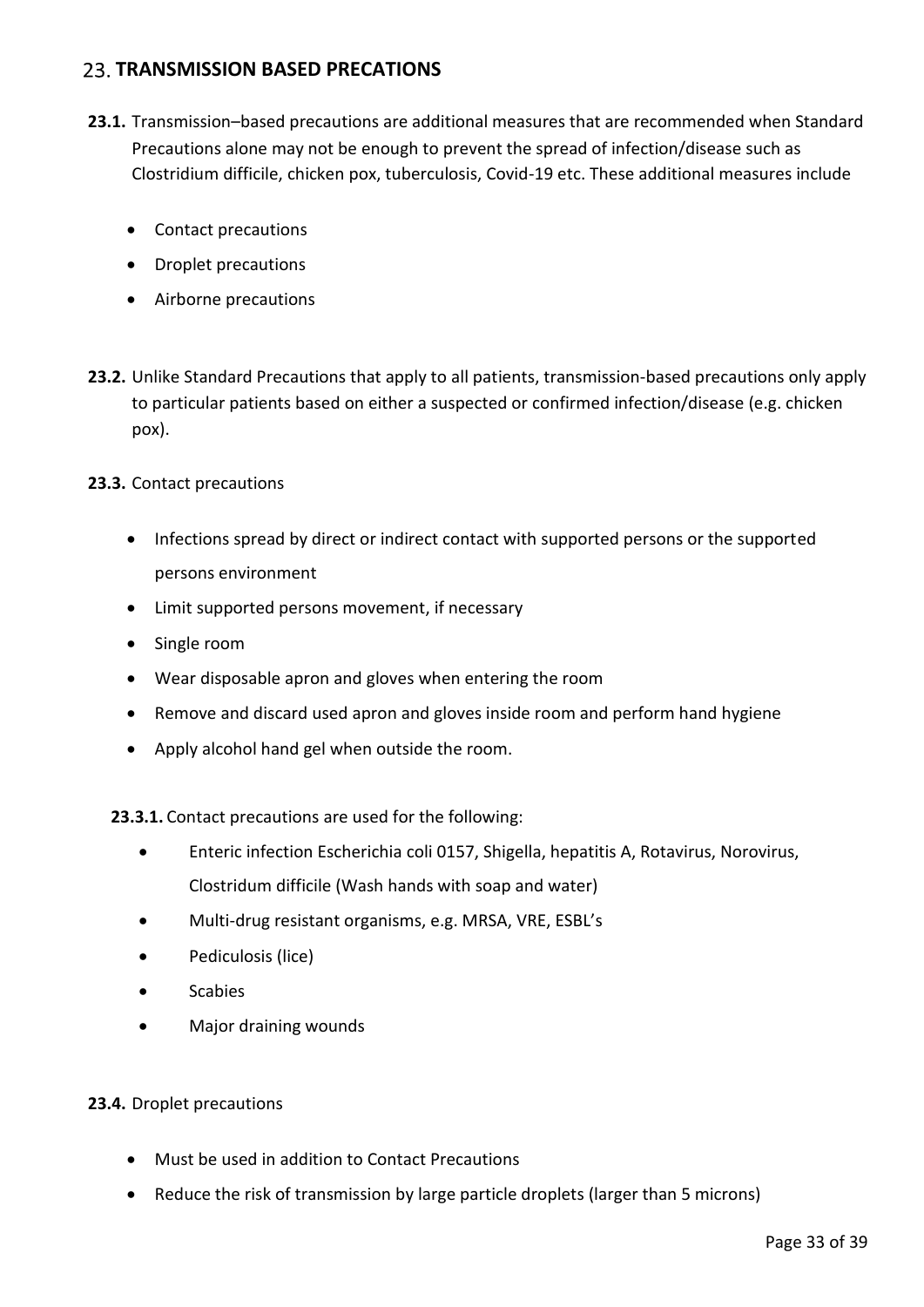- Requires close contact between the source patient and the recipient
- Droplets usually travel 3 feet/ 1 meter or less
- Surgical mask is required when entering the room
- Limit movement and transport of the person supported, if necessary
- Use a surgical mask on the person supported if they need to use other rooms in the house.

#### **23.4.1.** Droplet precautions are used for the following:

- Multi-drug resistant organisms in sputum
- Epiglottitis (Haemophilus influenzae)
- Influenza
- Meningitis (Nesseria meningitidis or Haemophilus influenzae)
- Meningitis, aetiology unknown
- Meningococcal sepsis or pneumonia
- Mumps
- Parvovirus B19 (Fifth Disease)
- Pertussis (Whooping Cough)

#### **23.5.** Airborne precautions

- Must be used in addition to Contact Precautions
- Reduce the risk of transmission by small particle droplets (smaller than 5 microns)
- Single room, preferably with negative pressure
- Use of respiratory protection FFP2/FFP3 respirator when entering the room in addition to apron and gloves
- Remove respiratory protection when outside the room
- Keep the door closed

#### **23.5.1.** Airborne precautions are used for the following:

- Pulmonary TB
- Chickenpox (Varicella)
- Herpes Zoster (Shingles)
- Measles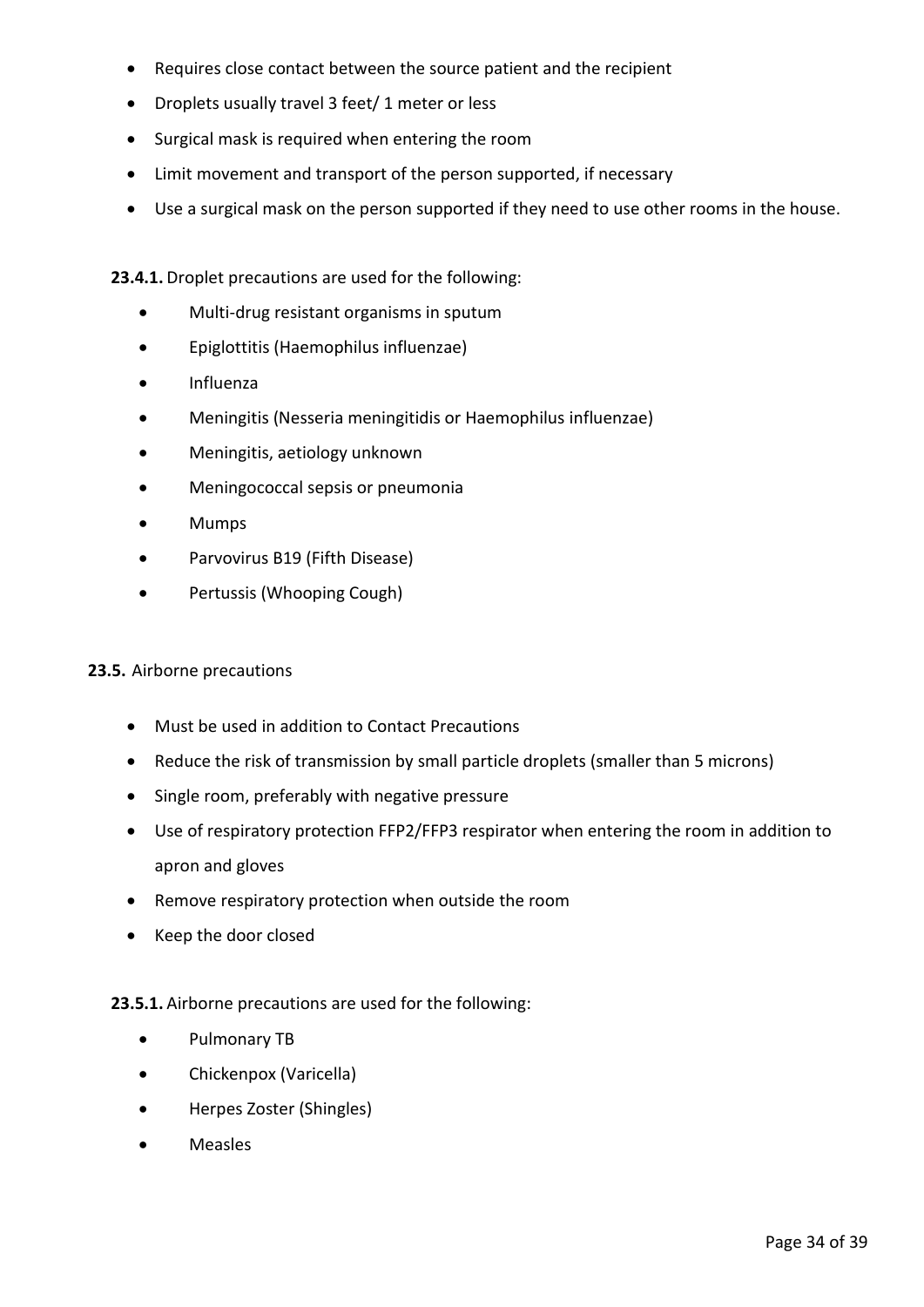- Occasionally isolation practices may be required
- Single room with en-suite en-suite facilities. If there is no en-suite toilet, locations with two toilet facilities should allocate one toilet facility for the affected person. In locations with a shared toilet facility the toilet facility should be disinfected before and after use. Person supported to use their own towel - do not share a towel with others. Shared toilet facilities will also need to be given a deep clean after use.
- Hand Hygiene facilities in the room
- Dedicated patient equipment
- Supplies of gloves and plastic aprons outside room (for airborne precautions, place small clinical waste bin outside door for disposal of masks)
- Door closed
- Sign on door

### <span id="page-34-0"></span>**GENERAL GUIDELINES ON THE MANAGEMENT OF OUTBREAK OF INFECTION**

- **24.1.** Certain cases of infectious diseases, whether confirmed or suspected, must be notified by the Medical Officer/GP/Person in Charge to the Department of Public Health. A standard form and advice on local arrangements is available from the Senior Medical Officer (SMO). HPSC list of notifiable diseases can be found on the HPSC website: <https://www.hpsc.ie/notifiablediseases/listofnotifiablediseases>
- **24.2.** It is recommended that cases of other infectious diseases, which are not statutorily notifiable (e.g. scabies) should also be reported by the Medical Officer/GP/Person in Charge to the SMO /Infection Prevention and Control Nurse when an outbreak is suspected.
- **24.3.** Prompt notification and reporting of cases of infectious disease and suspected outbreaks to the SMO and Infection Prevention and Control Nurse is essential for the monitoring of infection, and allows for early investigation and prompt control of its spread.
- **24.4.** The following information will be required by the SMO on supported people with suspected or confirmed infectious diseases.
	- Name, age/date of birth, identification number and sex of patient
	- Address
	- General practitioner's name
	- Date of onset of symptoms and duration of symptoms
	- Type of symptoms
	- Samples sent and results, if known
	- Diagnosis
	- Source of infection if known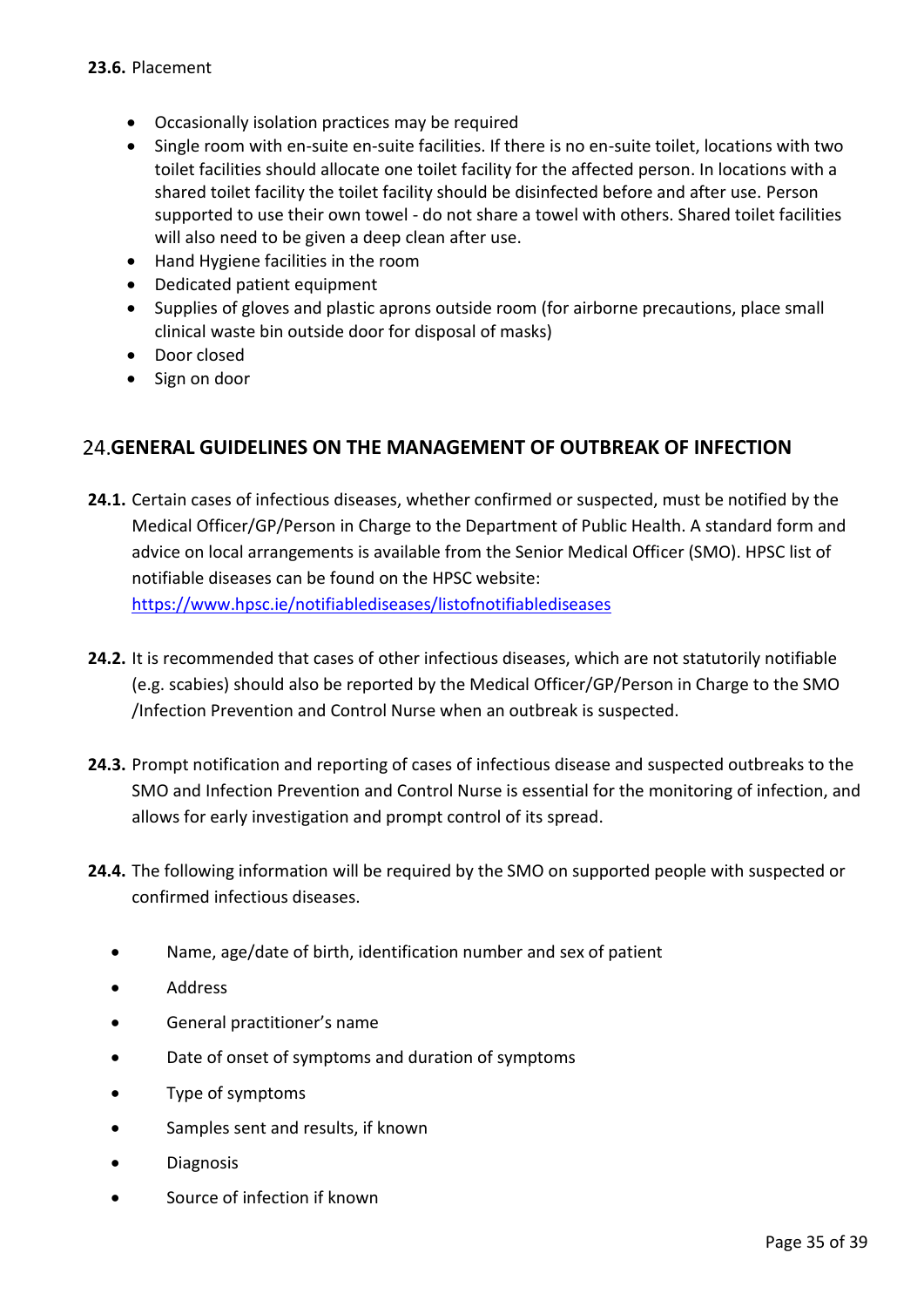- Contacts- e.g. recent hospital in-patient, family, staff and visitors
- Outcome
- Whether the case was notified/reported to the SMO. If so, the date of notification/reporting

Similar information may be required for any staff that develop similar symptoms.

#### **24.5.** What is an outbreak?

An outbreak may be defined as two or more linked cased of the same illness (two or more person (staff or people supported) having the same infectious illness at the same time) for example two people with vomiting and diarrhoea.

#### **24.6.** In the Residential Healthcare Setting

- The SMO, IPCN or Principal Environmental Health Officer will advise on any special measures necessitated by an outbreak.
- The People We Support should be cared for in a single room with en-suite facilities. If there is no en-suite toilet, locations with two toilet facilities should allocate one toilet facility for the affected person. In locations with a shared toilet facility the toilet facility should be disinfected before and after use. Person supported to use their own towel - do not share a towel with others. Shared toilet facilities will also need to be given a deep clean after use.
- Encourage the person/ people supported to use their own towel/s and utensils (i.e. cutlery, mugs, do not share a towels and utensils with others, where possible during an outbreak.
- Dishes, cutlery, mugs, etc should be washed through the normal dishwasher cycle on the highest temperature if no dishwasher is available wash in the highest tolerable temperature of water and detergent, rinse in fresh water and dry with a paper towel.
- Consideration should be given to the safety of visitors of residents with infections, particularly etc) elderly and very young visitors. Visitors should be encouraged to hand wash or use alcohol hand rub product on entering and leaving the community home facility.
- Visiting restrictions may be required during an outbreak of infection particularly for elderly and very young visitors. Information for visitors should include asking them not to visit if they have had Symptoms.
- In the event of a hospital admission being necessary the receiving hospital must be notified of the possibility of infection before the supported person arrives so that appropriate precautions can be put in place to prevent spread.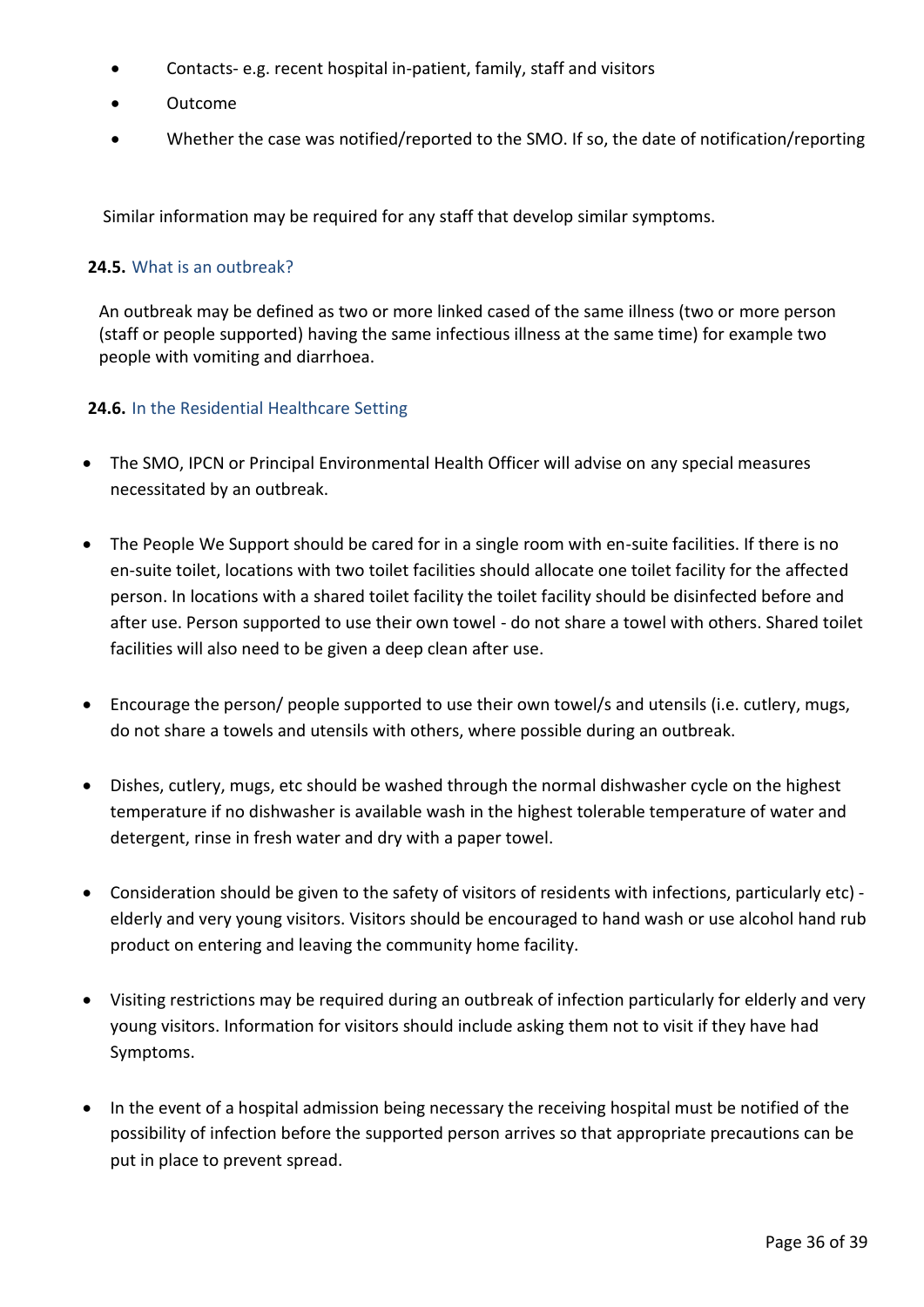# <span id="page-36-0"></span>25. **PANDEMICS**

**25.1.** If and when National/ Worldwide Pandemics occur specific risk assessments and standard operating producers (SOP) will be put in place by St. Patricks Centre. All guidelines issued by the Government, HSE and HPSC are to be followed for the duration of the pandemic. All staff must comply with all interim measures, producers and guidelines put in place during a pandemic.

It is recommended not to handshake, cheek- kiss or hug during the pandemic period. The elbowbump or foot shake method can be used during this period.

Updated guidance can be found on the below systems/websites;

**SPC:** [Qdrive](file://///10.0.0.10/smt/Coronavirus)

**HSE:** [https://www.hse.ie](https://www.hse.ie/) 

**HPSC:** [https://www.hpsc.ie](https://www.hpsc.ie/) 

25.2. Guidance on CPR during Covid-19 can be found on the **HSE website and the Q drive**. Hands only CPR could also be used, guidance on same can be found on *irishheart.ie*. Each location needs to identify, risk assess and put an SOP in place for accessing a Defibrillator (please note the closest Defib to you may not be an SPC location). A list of SPC defib locations can be found on the  $Q$ [drive.](file://///10.0.0.10/smt/Health%20&%20Safety/Location%20of%20SPC%20Defibrillators.docx)



The WHO Pandemic Phases

**25.3.** Post Peak Pandemic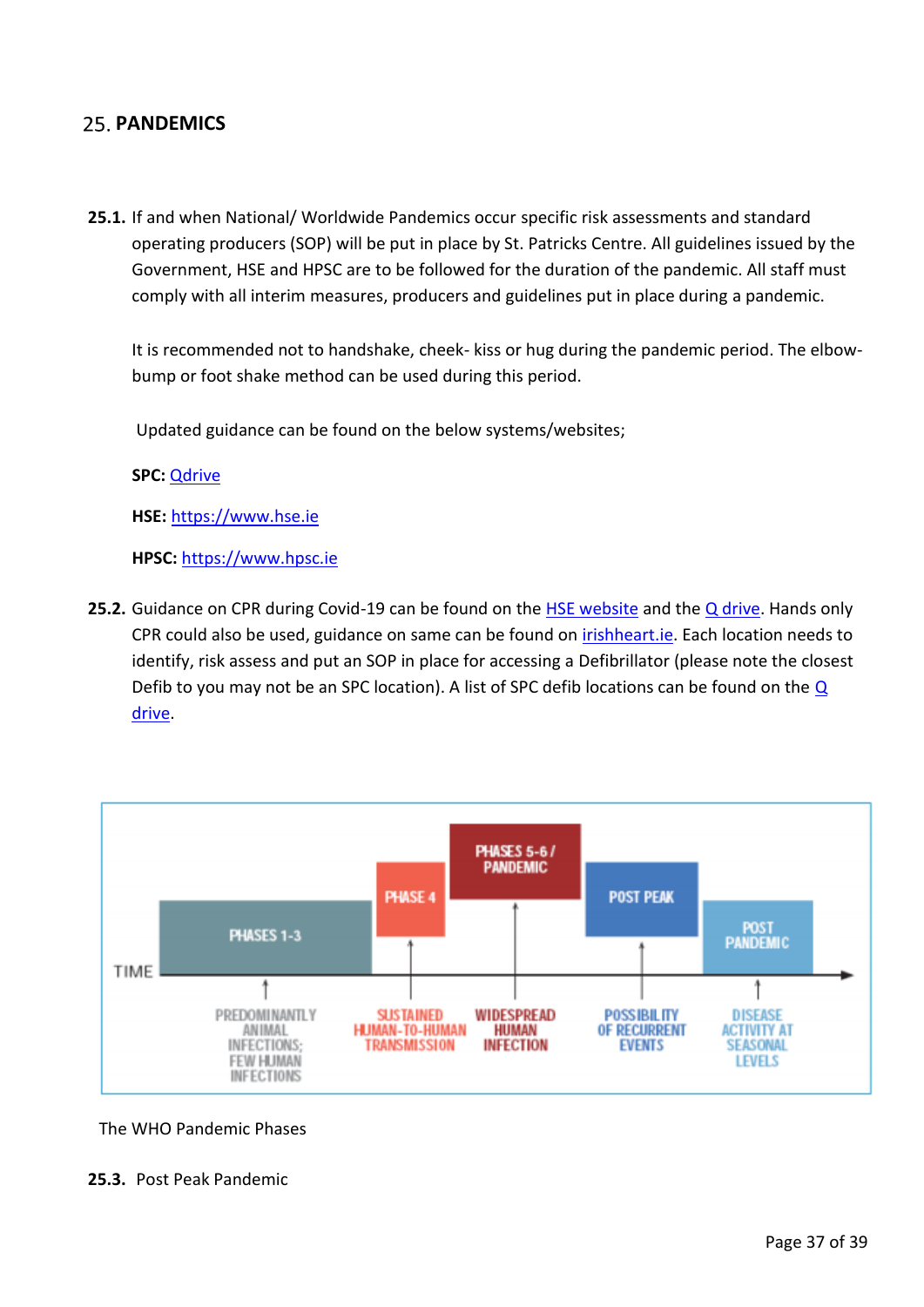Interim measures may be introduced Post Peak Pandemic. All guidelines issued by the Government, HSE and HPSC are to be followed for the duration of the post peak pandemic. All staff must comply with all interim measures, producers and guidelines put in place during this period.

Please see the Return to Work Safely Protocol for post peak pandemic guidelines.

<https://www.gov.ie/en/publication/22829a-return-to-work-safely-protocol/>

# <span id="page-37-0"></span>**26.ISOLATION TECHNIQUE**

There is no need to segregate the people we support who have an antimicrobial-resistant infection/colonisation, such as MRSA, from others because there is little risk of transmitting MRSA to healthy members of the community and there is minimal risk of becoming infected. Persons with known or suspected infection of SRSV (winter vomiting bug) and Clostridium Difficle (C.Diff) should be isolated if at all possible.

For isolation techniques in relation COVID-19 please follow the Interim Infection Prevention and Control Precautions for Possible or Confirmed 2019 novel Coronavirus Covid-19 pandemic standard operating producers. Please follow the most up-to-date HSE guidelines on Infection control guidance for COVID-19 as it is made available.

# <span id="page-37-1"></span>**27. INFECTION CONTROL TRAINING**

**27.1.** Infection control training required by SPC staff include;

- Breaking the Chain of Infection (Programme at HSELanD)
- Putting on and taking off PPE in community healthcare settings (Programme at HSELanD)
- Hand Hygiene for HSE Non-Clinical Staff (Programme at HSELanD)
- Introduction to Infection Prevention & Control (Programme at HSELanD)
- Basic life Support/First Aid

# <span id="page-37-2"></span>**REFERENCES / USEFUL LINKS**

**HSE:** [https://www.hse.ie](https://www.hse.ie/) 

**HPSC:** [https://www.hpsc.ie](https://www.hpsc.ie/)